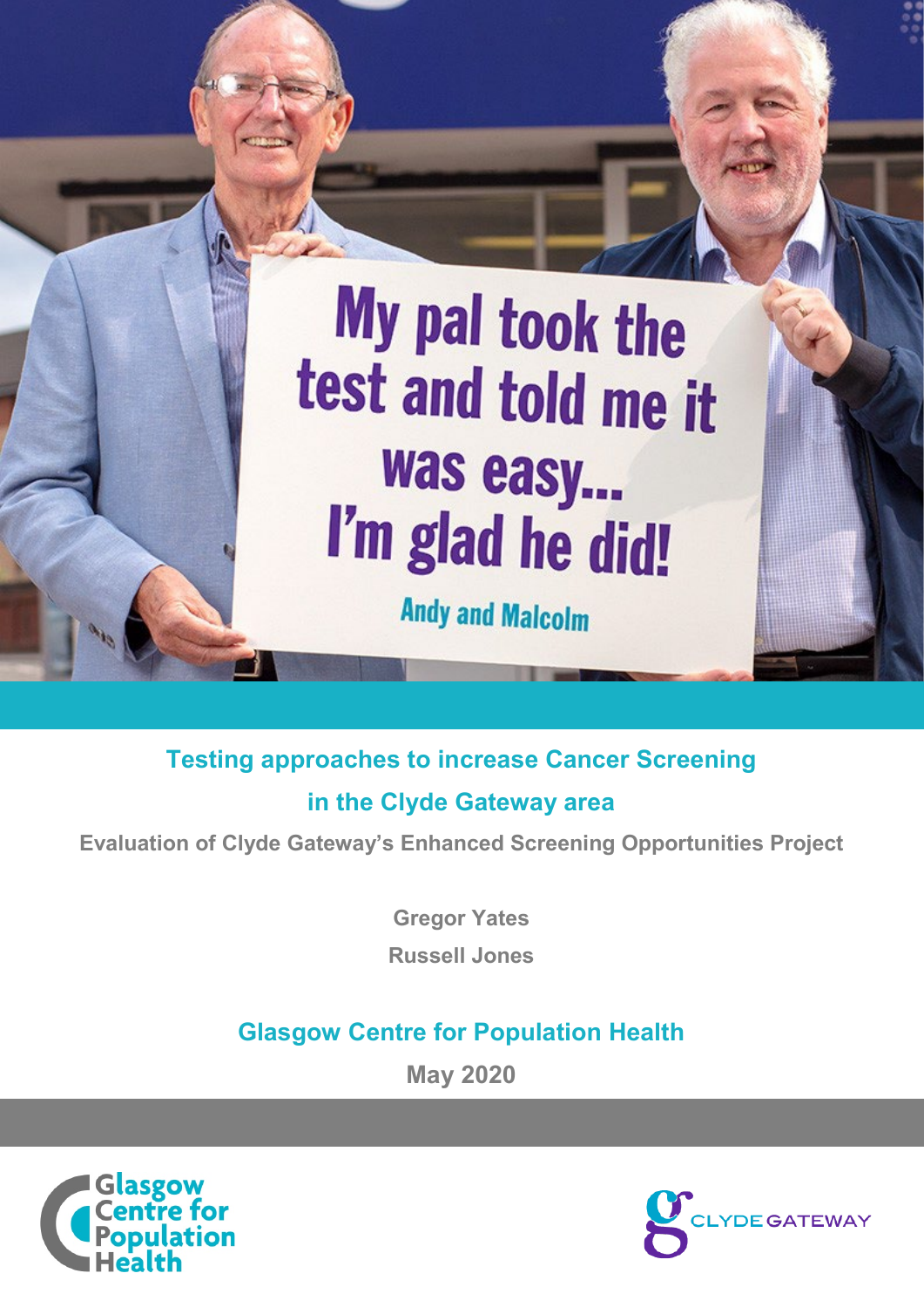# **Contents**

| 1.6 Evaluation of 'Enhanced Screening Opportunities in Clyde Gateway' project11 |
|---------------------------------------------------------------------------------|
|                                                                                 |
|                                                                                 |
|                                                                                 |
|                                                                                 |
|                                                                                 |
|                                                                                 |
|                                                                                 |
|                                                                                 |
|                                                                                 |
|                                                                                 |
|                                                                                 |
|                                                                                 |
|                                                                                 |
|                                                                                 |
|                                                                                 |
|                                                                                 |
|                                                                                 |
|                                                                                 |
|                                                                                 |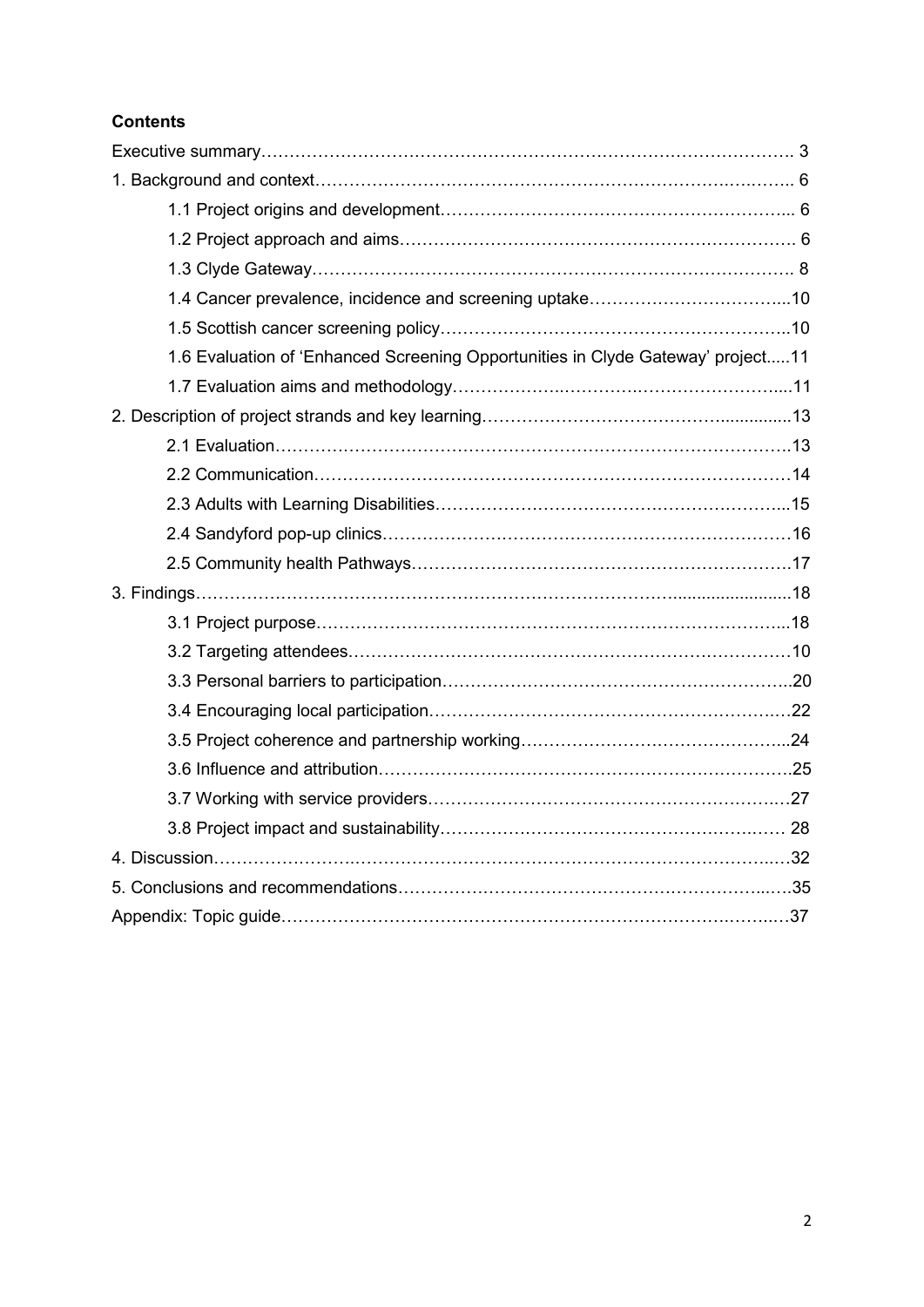#### **Executive summary**

#### <span id="page-2-0"></span>**Background**

<span id="page-2-4"></span><span id="page-2-3"></span><span id="page-2-2"></span><span id="page-2-1"></span>Over a two-year period (April 2018 to March 2020), Clyde Gateway have been working with various partners to "narrow the cancer screening gap between Scotland's most deprived communities, specifically within the Clyde Gateway area, and the Scottish average". This work has involved the formation and delivery of five project strands in order to raise awareness of cancer screening opportunities, to engage with marginalised groups and to implement new approaches that encourage increased participation in screening. This evaluation been undertaken to highlight the main lessons from the project and to propose how this learning could shape future approaches to increasing cancer screening uptake rates at a local or a national level.

# <span id="page-2-6"></span><span id="page-2-5"></span>**Key findings**

<span id="page-2-8"></span><span id="page-2-7"></span>Project members shared many short, medium and long-term perspectives on what the project was aiming to achieve. Specifically, interviewees commented on the need to: reduce inequalities in cancer screening; raise awareness about cancer screening opportunities; allow people to make informed choices about screening opportunities; explore new ways of working; better understand and address the barriers to screening in the area; understand and address the barriers to screening for identified population groups; and increase uptake in cancer screening.

<span id="page-2-12"></span><span id="page-2-11"></span><span id="page-2-10"></span><span id="page-2-9"></span>Despite some personal and organisational differences, project partners shared many common perspectives. These included the rewarding and worthwhile nature of the work, the value of including local voices and the need to tackle an avoidable inequality. In addition, reducing inequality around cancer screening was seen to be dependent on various organisations with different perspectives and expertise working together effectively.

<span id="page-2-14"></span><span id="page-2-13"></span>The exploratory and multi-strand approach was ambitious and unique, providing useful learning around partnership working, influencing services and how to engage more effectively with the local population. As one of several projects funded by the Scottish Government to address inequalities in access to screening, the approach was one of the more ambitious and complex projects. While this allowed greater scope for impact, it meant that persistence and problem solving were needed, as well as a commitment to partnership working and an acceptance that some approaches might not be as successful as intended. The coordination of the project by a regeneration organisation was seen to be unusual but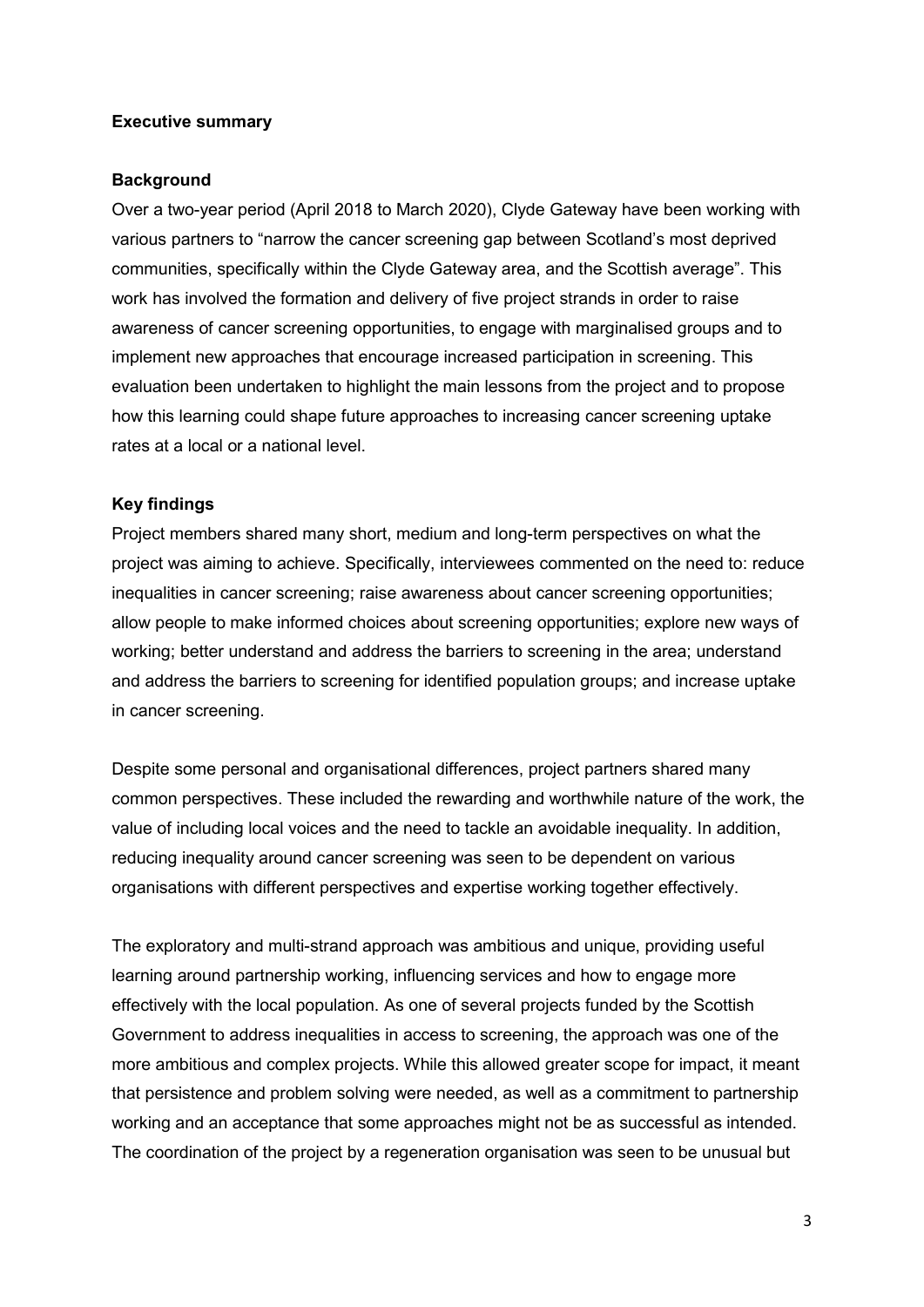commendable. Multi-agency partnership working within communities is in keeping with the commitments set out by Scotland's new public health body, Public Health Scotland.

Several inherent or unavoidable tensions tested the delivery and impact of the project. These differences were both internal (within the project team) and external (relating to the services that the project team were seeking to influence), and related to:

- 1. *Time and resources*: Availability of the skills required to deliver the project, limitations on the scale of impact achievable.
- 2. *Organisational differences*: Working culture, practice and professional boundaries
- 3. *Geographical and demographic factors*: working across different health and local authority boundaries, the eligibility of the population for screening with the project timescales.
- 4. *Measurement*: The challenge of attributing project activity to increases in cancer screening rates.
- 5. *Language differences*: Different preferences around how to communicate cancer screening messages between community members and health organisations and encouraging participation from people whose first language is not English.
- 6. *The capacity of services*: The time it takes to influence services, whether they have the resources to initiate change and other aspects of service provision that were outwith the control of project members.

Meanwhile, the following enabling factors were described:

- 1. Developing a realistic theory of change to establish what would be possible and realistic within the two-year timescale.
- 2. Project activities aligned with, or supported, existing practice or services.
- 3. There was a willingness on the part of community members to take part and support the project.
- 4. Skills and resources were available to deliver project activities.
- 5. There was a willingness to work collaboratively and share information with other organisations involved.

Local context was recognised as an important factor in shaping the rate of screening uptake in the area and was used positively to engage the local population. In particular, it was felt that national cancer screening messages did not always resonate with people from the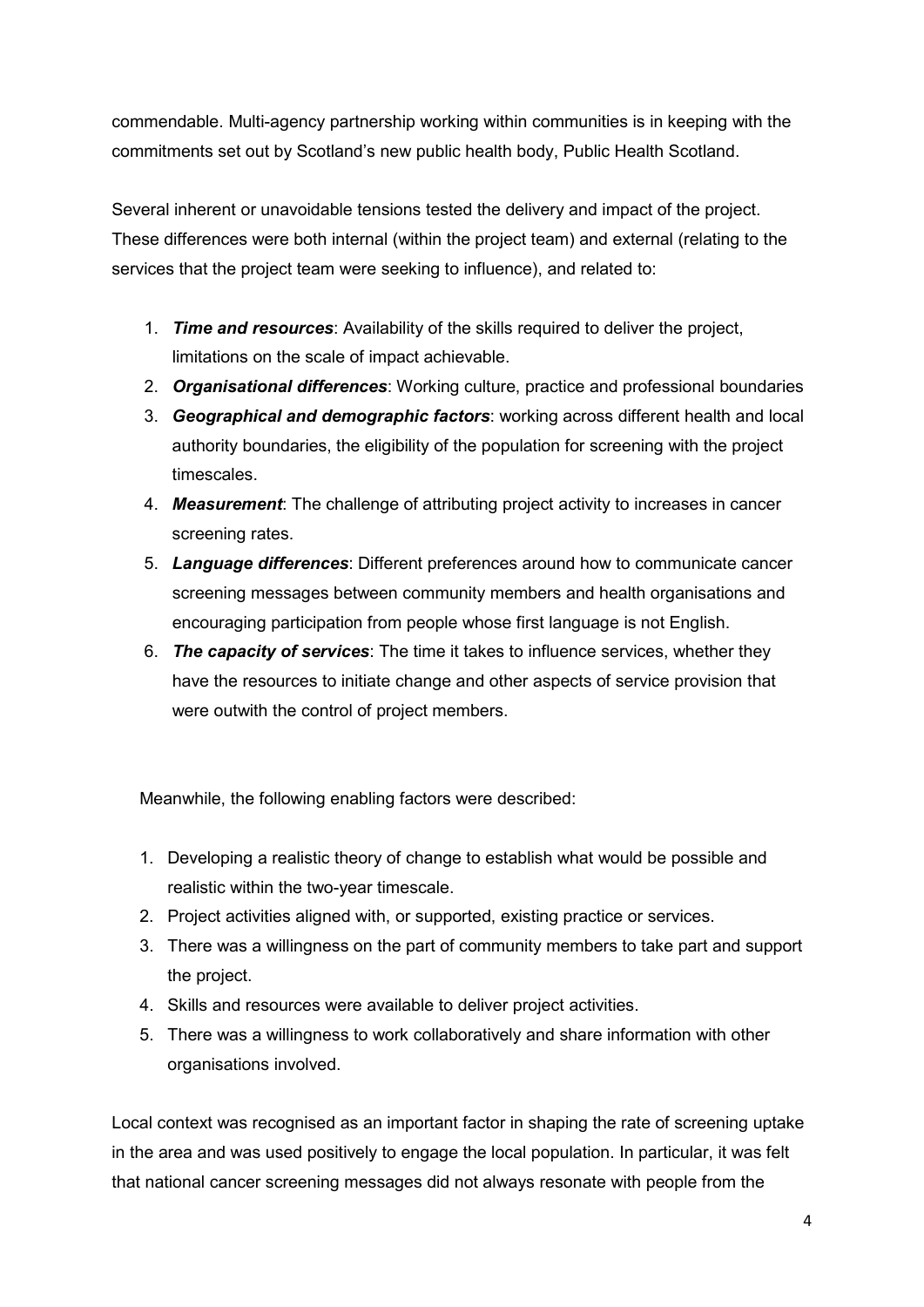Clyde Gateway area. Targeted messaging, which was delivered by residents at local landmarks were therefore used as a means of engaging with the local population more effectively. There was strong local support for the project and a willingness to be involved.

The project's sustainability and legacy are fundamental to its success. This will not be through the continuation of the project beyond the funding period. Several aspects of the project should continue to be developed and pursued independently by partners involved, however, it is arguably more important that the learning can be effectively applied elsewhere to help shape the delivery of services and approaches around screening, to raise public awareness of cancer screening, to illustrate how statutory, health and community services can work together effectively despite organisational and cultural differences, and to support national cancer screening policy.

Recommendations are offered on the possible benefit of revisiting the learning and communication messages at a later date, the need to understand the socioeconomic and demographic circumstances that shape screening attendance across different areas, the potential value in adopting localised approaches to communication around screening, and the value in continuing to deliver multi-agency partnerships to meet public health goals. Finally, this report recommends supporting increased or improved screening provision where it is sustainable and can be embedded within existing services.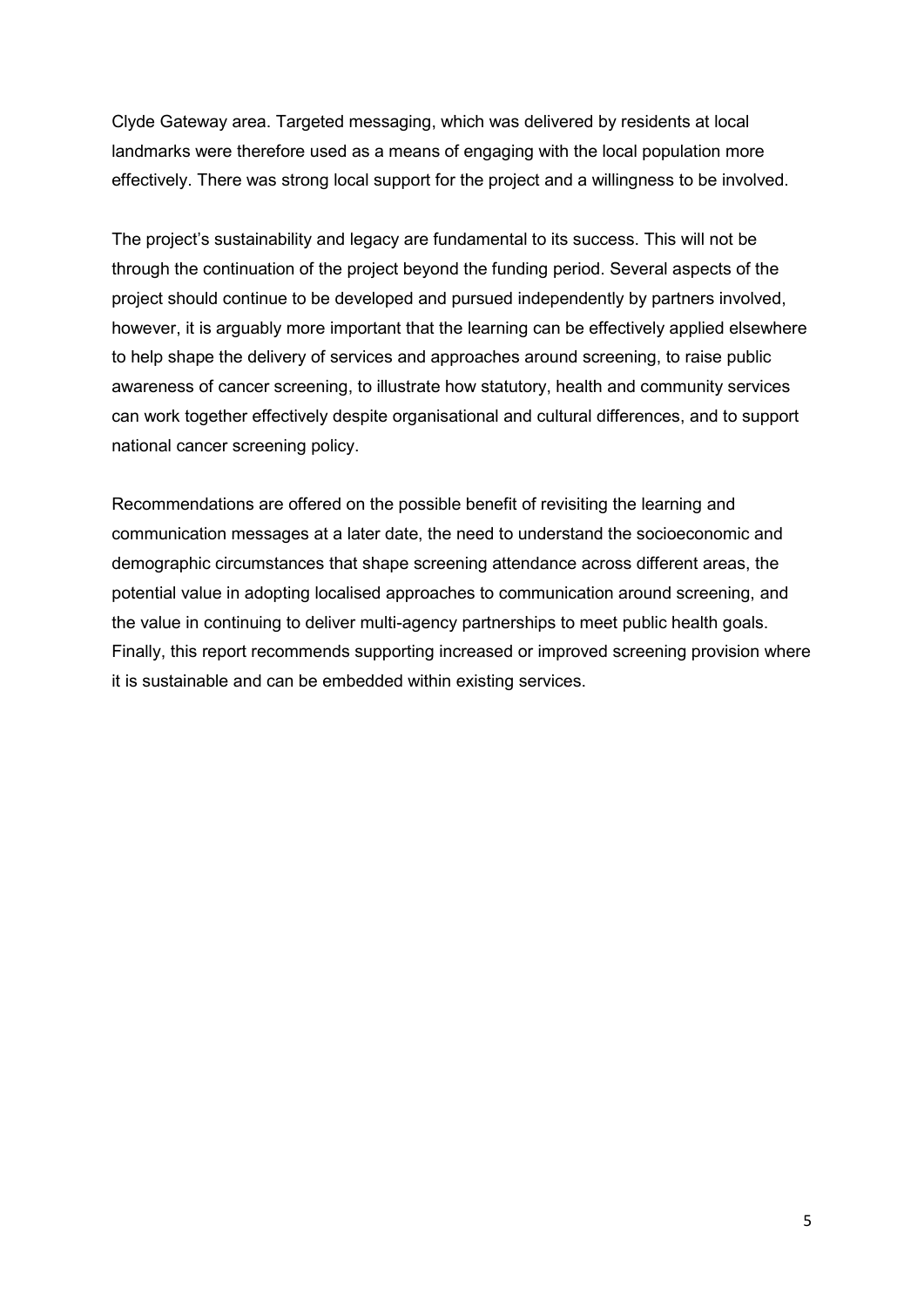# **1. Background and context**

# *1.1 Project origins and development*

Since January 2017, the Clyde Gateway led Population Health Joint Working Group have been meeting regularly to support partnership working between public bodies in the local area. The group aims to support actions to improve population health by sharing relevant information and through taking collective action. In June 2017, the 'working group' agreed to establish a Cancer Screening Inequalities Steering Group in order to take forward ideas that could support the delivery of one of their ten priority actions: "*Increasing cancer screening rates towards the city average*". To realise this ambition, the group submitted a project proposal to the Scottish Government's Cancer Screening Inequalities Fund, which was created to tackle inequalities in access to screening through financial support for localised approaches.

# *1.2 Project approach and aims*

Having successfully secured Scottish Government funding, the group agreed to develop a two-year project to understand the relative low uptake of cancer screening (bowel, breast and cervical) among residents living in the Clyde Gateway area. The overall project aim was agreed as follows: "to narrow the cancer screening gap between Scotland's most deprived communities, specifically within the Clyde Gateway area, and the Scottish average". A set of objectives to support this aim were also agreed, as follows:

- To increase knowledge and awareness of screening programmes with a focus on specified target groups.
- To reach marginalised groups, for example adults with learning disabilities.
- To increase screening uptake for newly invited or individuals who haven't previously attended.
- To increase understanding of the barriers to attend screening faced by people in the Clyde Gateway area.
- To find effective interventions to address the barriers resulting in low screening rates in the Clyde Gateway area across all screening programmes.
- To assess the impact of the individual strands and overall approach of the project.

Achieving outcomes beyond the funding period were also incorporated with a view to:

- increase co-production and sustainable interventions
- facilitate involvement and engagement through working *with* people, rather than 'doing to' people, in order to increase community empowerment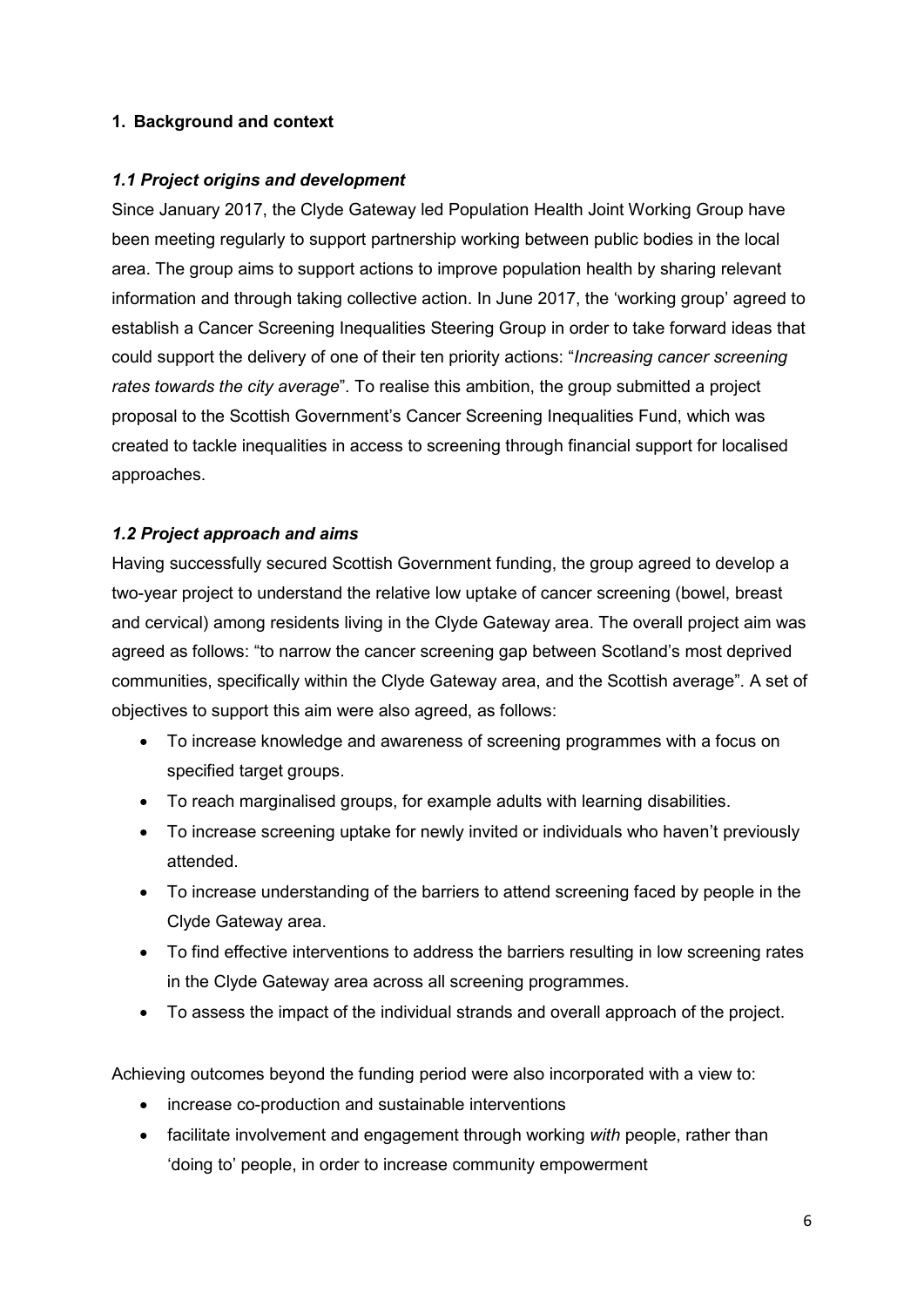- facilitate opportunities to develop social capital, through self-directed solutions to the issues faced by people within the community and target groups
- secure holistic regeneration of an area through improving the potential for long-term positive health outcomes.

To help meet these objectives and longer-term ambitions, five project strands were developed. This included two overarching strands called 'Evaluation' and 'Communication' and three distinct strands called 'Community Health Pathways', 'Sandyford pop-up Clinics' and 'Adults with Learning Disabilities' (AWLD). The Evaluation strand was included to support each strand to articulate their contribution towards the long-term ambitions of the project and to help them identify any data to help them describe what they did (activities), and what difference they made (outcomes). This process was shaped by available evidence and a theory of change methodology. The Communication strand, meanwhile, involved developing a strategy to engage with local people about screening attendance. This strategy was designed to support each of the three distinct strands, which were developed to test new approaches to raising public awareness of cancer screening (bowel, breast and cervical), to increase uptake and to raise awareness of the importance of attending among adults with learning disabilities; a population group that is less likely to attend screening than the general population. A summary of the approach taken and the key learning from each strand is provided in chapter 2.

Three evaluation reports for the programme were completed in October 2018, April 2019 and April 2020 as a condition of funding. Additionally, each project strand was supported to develop their own outcomes framework and more detailed evaluation reports to inform the six-monthly programme report. Across the five project strands, activities have included engagement work to increase knowledge and awareness of screening programmes, exploring the barriers for local people to participate in screening, supporting people with certain protected characteristics (in this case people with a learning disability), developing service interventions to increase uptake and assessing the effectiveness of these projects. The project has involved partnership working between public, private and third sector organisations, by testing approaches that have the potential to be scaled up or embedded within mainstream service provision.

# *1.3 Clyde Gateway Urban Regeneration Company*

The Clyde Gateway area covers 840-hectares within two Health Boards (NHS Greater Glasgow and Clyde (GGC) and NHS Lanarkshire) and two Local Authority areas (Glasgow City Council and South Lanarkshire Council). More specifically, it covers a large area in the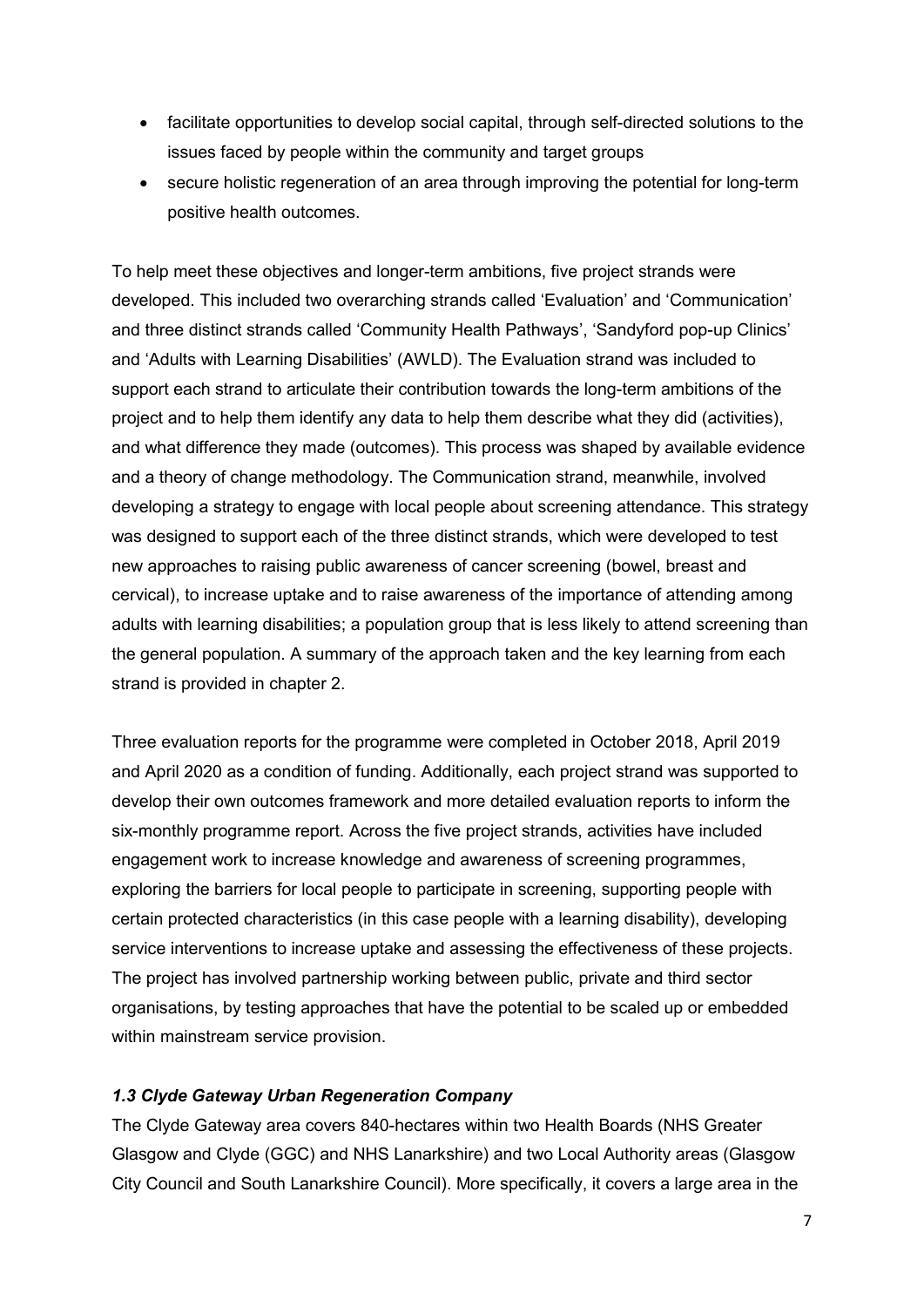East End of Glasgow, including Bridgeton, Dalmarnock and Parkhead in Glasgow City, and Rutherglen and Shawfield in South Lanarkshire. The area has a strong industrial heritage, providing mass employment in industries like engineering, textiles, pottery, shipbuilding and printing until the 1960s. However, de-industrialisation and subsequent de-population took a heavy toll on the area, with the demolition of factories creating large swathes of contaminated land, while the loss of local facilities and employment meant that the remaining population lacked the necessary resources to live prosperously. Despite efforts to reverse these trends through projects like GEAR (Glasgow Eastern Area Renewal), the scale of the challenge and the state of the local economy<sup>[1](#page-2-0)</sup> meant that a comprehensive and long-term approach would be needed.



#### **Figure 1: Map of the Clyde Gateway area.**

Source: <http://www.investinclydegateway.com/location/clyde-gateway-map>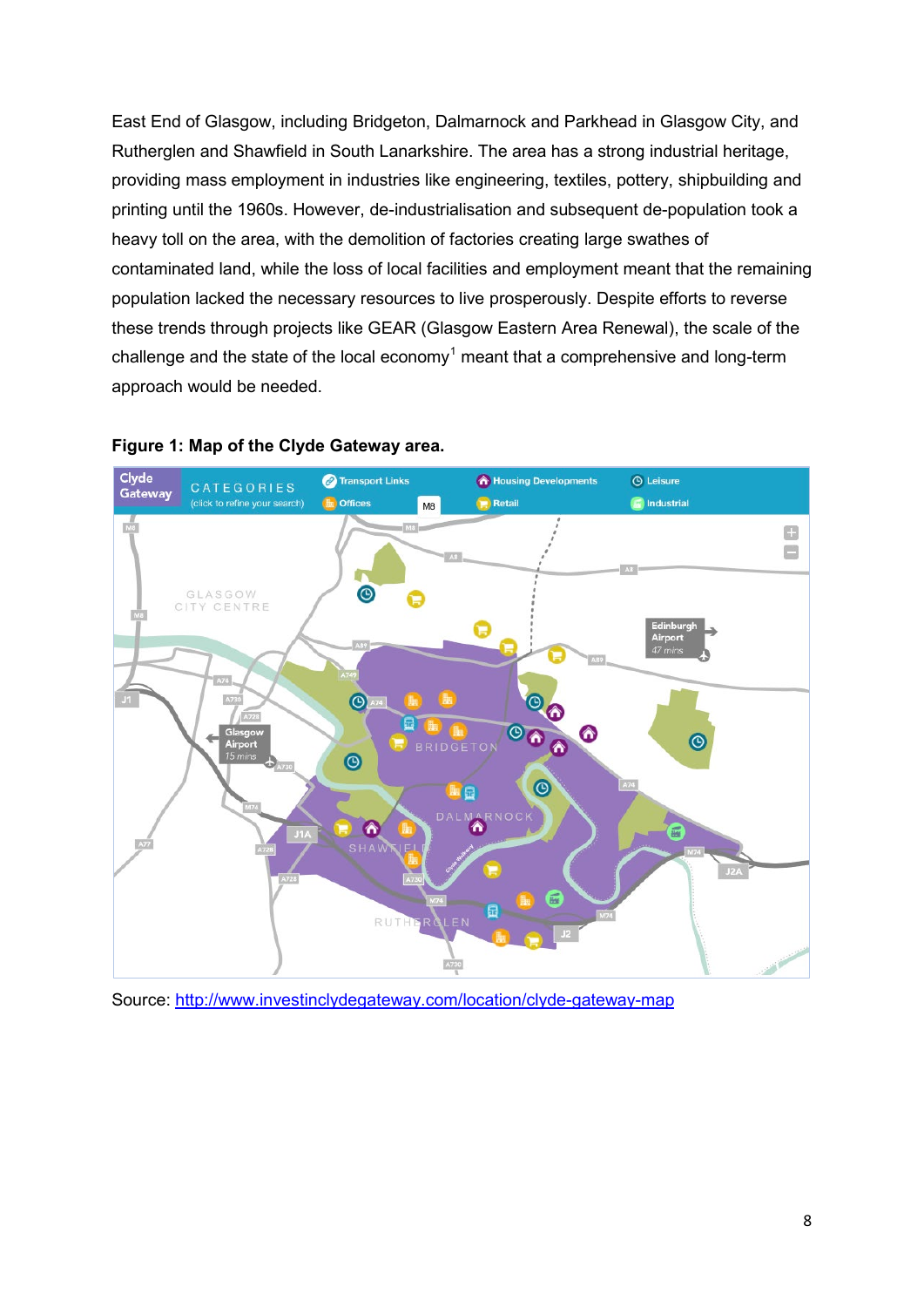In 2007, Clyde Gateway Urban Regeneration Company (URC) was established to deliver a 20-year programme of holistic regeneration. Three strategic aims were agreed:

- **Sustainable Place Transformation** to focus on the overall infrastructure and environment of the area which in turn will increase its attractiveness as a place to live and work.
- **Increase Economic Activity** to target major employers into the area and work with existing businesses to maximise growth which in turn will generate employment opportunities for local people.
- **Develop Community Capacity** to ensure there is long-term investment in the community which will lead to increased levels of both community participation and private sector investment<sup>[2](#page-2-1)</sup>.

These strategic aims continue to be used as Key Performance Indicators for the organisation, and have been demonstrated through the delivery of several key infrastructure projects alongside economic and social interventions. Examples of which include the remediation of nearly 250 hectares of vacant land<sup>[3](#page-2-2)</sup>, building 2,700 new homes, the relocation of several businesses to the area including the refurbishment of the Olympia Building, where both Clyde Gateway and Glasgow Centre for Population Health (GCPH) occupy office space, significant improvements to public realm within town centre areas, support for local employment through the inclusion of procurement clauses, opening a new international sports arena to coincide with the delivery of the 2014 Glasgow Commonwealth Games, the development of major new transport infrastructure and a major new park development<sup>[4](#page-2-3)</sup>.

However, despite several positive developments, the local population continues to face many health-related challenges, including high unemployment and child poverty, a high proportion of single parent households, low educational attainment and the continued presence of vacant land<sup>[5](#page-2-4),[6](#page-2-5),[7](#page-2-6)</sup>. These long-term challenges illustrate the complexities involved in shaping health on a population scale. Indeed, when considering the role of Clyde Gateway in shaping these indicators, it is important to note the impact of wider external factors such as political decisions, demographic changes, past individual experiences and behaviours, deeply embedded cultural factors and the reality that the impact of change within a population can take considerable time.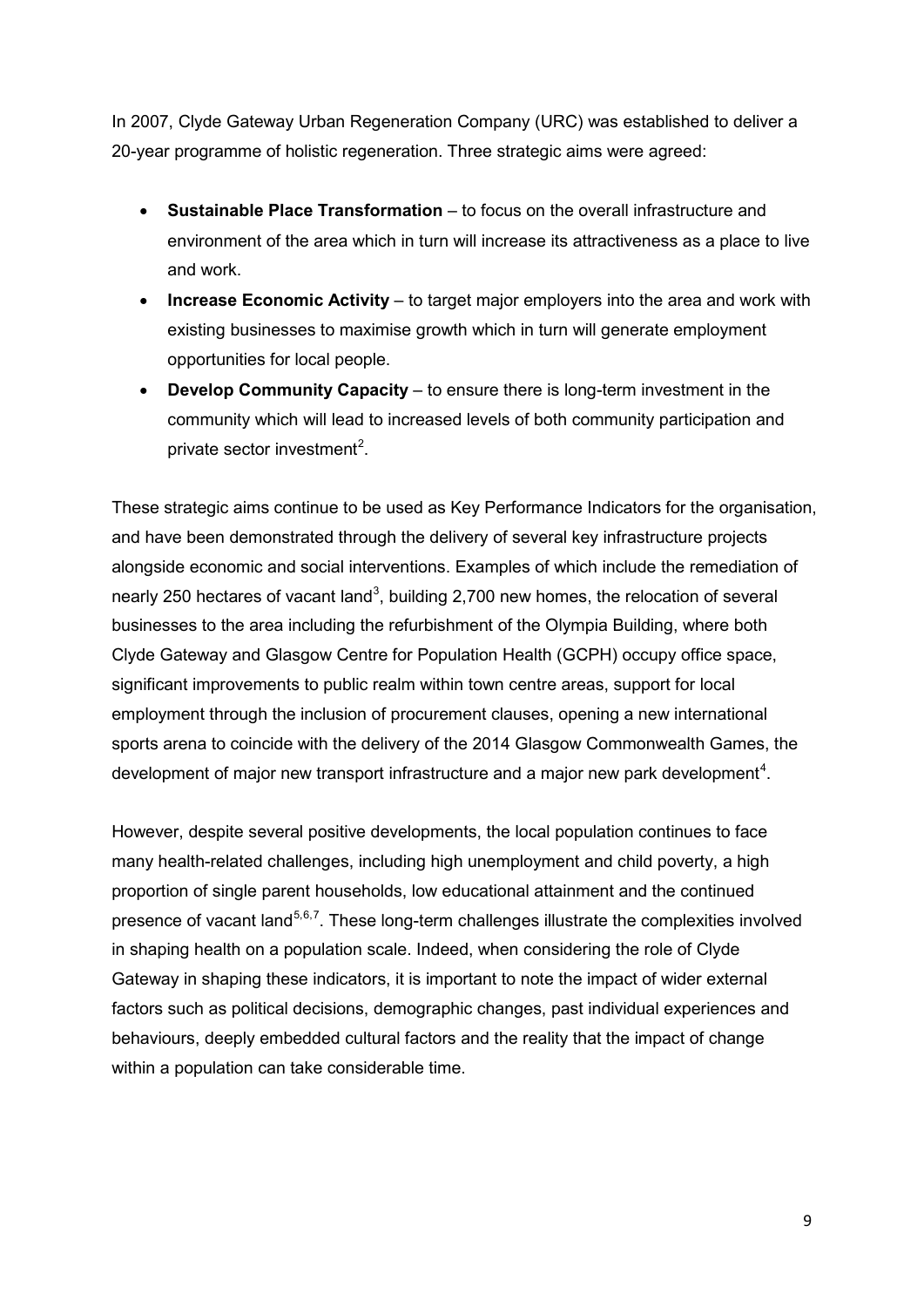#### *1.4 Cancer prevalence, incidence and screening uptake*

Recent estimates show that 41% of the population of Scotland will develop some form of cancer during their lifetime<sup>7</sup>. New cases of cancer (excluding non-melanoma skin cancer) are predicted to rise by 33% between 200[8](#page-2-7)-2012 and 2023-2027 $^8$ . However, this is mainly due to an ageing population, with recent data showing that three quarters of new cases were aged 60 or older<sup>[9](#page-2-8)</sup>. For all cancers combined, incidence rates are nearly a third (32%) higher in the most deprived quintile of the Scottish population compared with the least deprived quintile<sup>[10](#page-2-9)</sup>. Meanwhile, mortality rates are 74% higher in the most deprived areas in Scotland than they are in the least deprived areas.

Uptake in screening is recognised as an important factor in shaping mortality from cancer because early detection is more likely to result in positive outcomes for patients. Across Scotland, uptake tends to be lower in areas of socioeconomic deprivation. Within NHS Greater Glasgow and Clyde, uptake for bowel screening follows this deprivation pattern, and is also lower among men, younger people (aged 50-54 years), people with learning disabilities and ethnic minority groups. Uptake for cervical screening is lowest among women aged between 25-29, women with learning disabilities and women from ethnic minorities<sup>[11](#page-2-10)</sup>. Recent uptake rates for breast screening are not currently available due to a new IT system being implemented, however the most recent available data (2016) showed that women with learning difficulties were less likely to be screened than the rest of the population, with the lowest rates being found in the North East Health and Social Care Partnership (HSCP) of the city. Breast screening uptake was also lower in more deprived areas and among non-White women $12$ .

# *1.5 Scottish cancer screening policy*

The 2016 Scottish Cancer Plan Beating Cancer: Ambition and Actions<sup>[13](#page-2-12)</sup> includes a commitment to reduce inequalities in cancer screening (breast, bowel and cervical screening) through the allocation of £5 million for initiatives to help address barriers and issues for people who are less likely to engage. The strategy outlines the opportunities to tackle cancer through improvements in prevention, detection, diagnosis, treatment and after care. This includes a success indicator of *'a reduction in cancer health inequalities'* with ambitions to *reduce variation in survival rates among the least affluent and most affluent areas across Scotland'* and *'to empower people to make balanced and informed decisions around participation in national cancer screening programmes'*.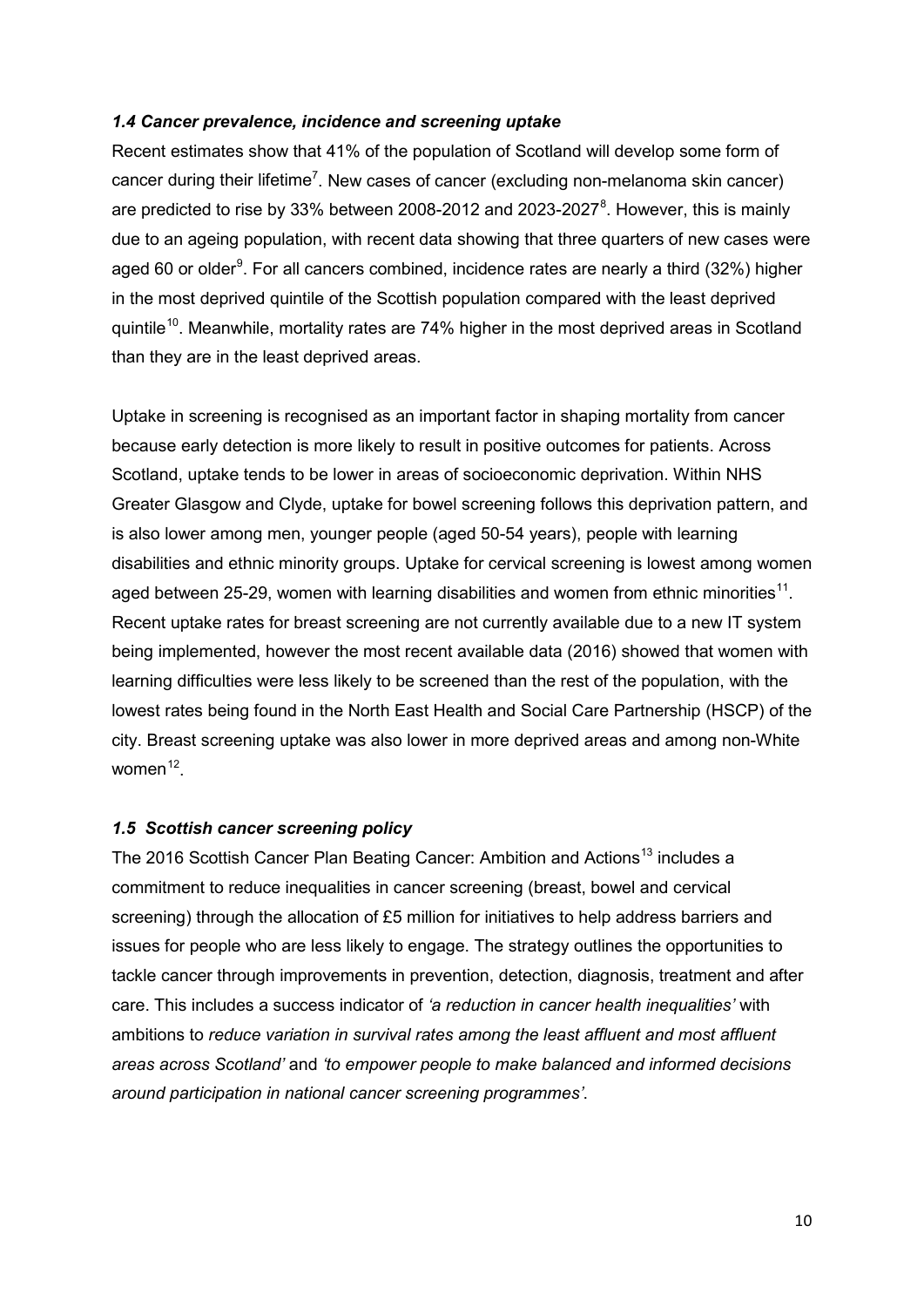#### *National Cancer Screening Fund*

The project has been funded by the Scottish Government's National Cancer Screening Fund, which aims to tackle inequalities in access to screening projects, to support the development of innovative strategies and share learning to increase participation among those least likely to take part in the cancer screening programmes. To date (April 2020) more than £2.7 million of funding has been awarded to over 30 projects to tackle inequalities of access to screening in Scotland. These projects vary in nature and scale, from small projects targeted at individual groups, to larger projects supporting the wider aims of improving knowledge and understanding to promote increased uptake and accessibility. The Fund is running for a period of five years, from 2016/17 to 2020/21.

# *1.6 Evaluation of 'Enhanced Screening Opportunities in Clyde Gateway' project*

In May 2019, Clyde Gateway approached the GCPH to undertake an independent evaluation of the 'Enhanced Screening Opportunities in Clyde Gateway' project. This work sits within the evaluation strand of the project and is intended to supplement existing information collated by Clyde Gateway and the various organisations involved in the project. This report presents findings from interviews with staff involved in the delivery of the project and learning derived from attending project advisory group meetings. It also draws on information already collated by partners, including each strand's theory of change, as well as the inputs, activities undertaken, levels of participation/engagement and any outcomes that have been possible to measure with the two-year timescales. In addition, six monthly reports to the Scottish Government have also been considered.

#### *1.7 Evaluation aims and methodology*

The purpose of this evaluation is to inform stakeholders, partners and practitioners of the outcomes and lessons learned from this programme of work and to propose how this learning could shape future approaches to increasing cancer screening uptake rates at a local or a national level. To meet this expectation, the GCPH agreed to collate monitoring information from the five project strands and to expand on the reporting currently provided to Scottish Government. In addition, interviews took place with project leads and other identified stakeholders to explore the challenges and successes. In total, 11 interviews took place with 14 participants. Where agreed, joint interviews took place with two members of staff working on the same project strand. With the exception of 'Evaluation', the interviews included at least two representatives from each project strand. A topic guide was developed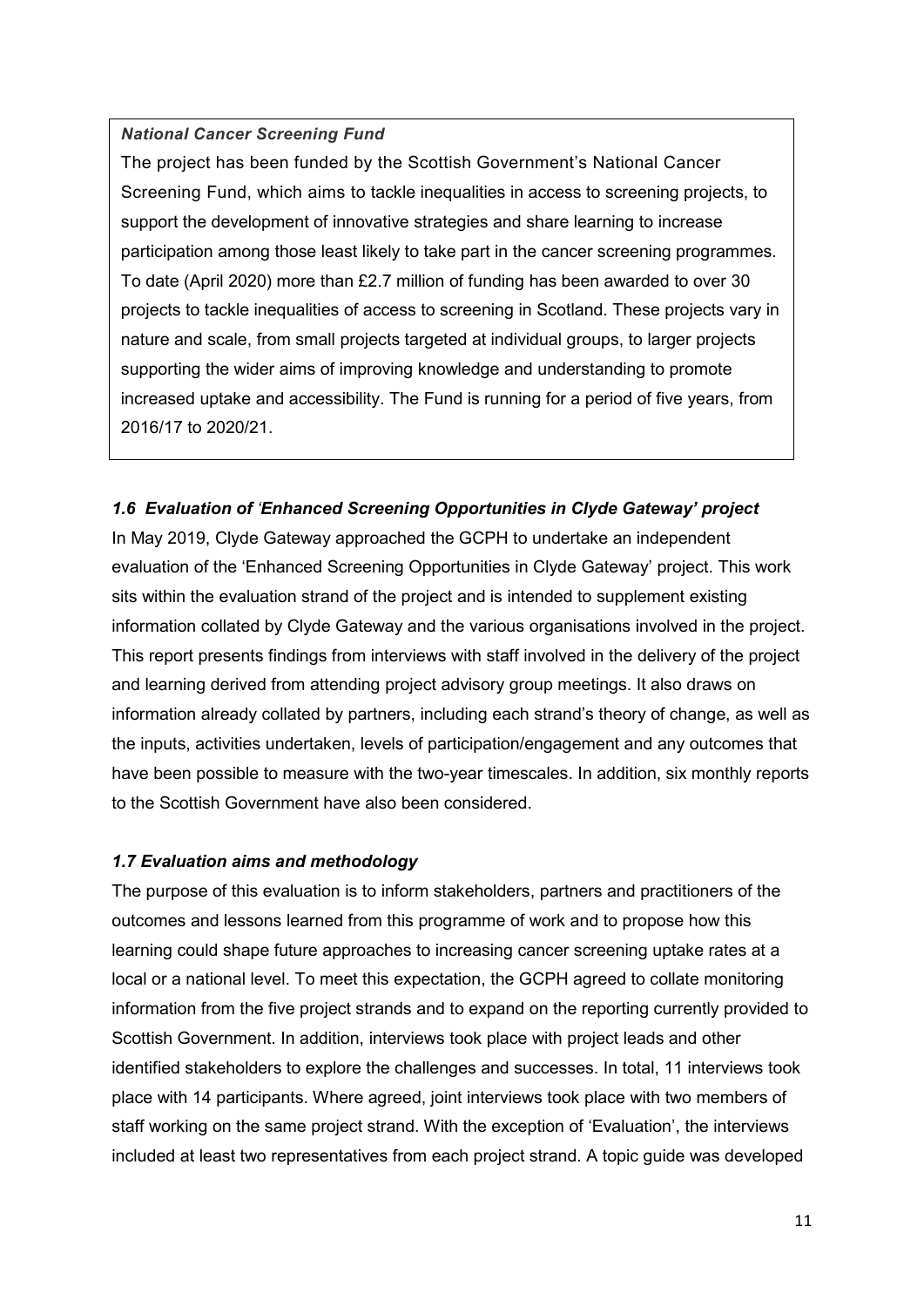based on conversations with staff involved in the delivery and evaluation of the project (see appendix). The semi-structured topic guide afforded the interviewer some freedom to explore emerging ideas and to tailor the interview to the project strand being discussed. Interviews took place at a location that was convenient to the interviewee between August and September 2019.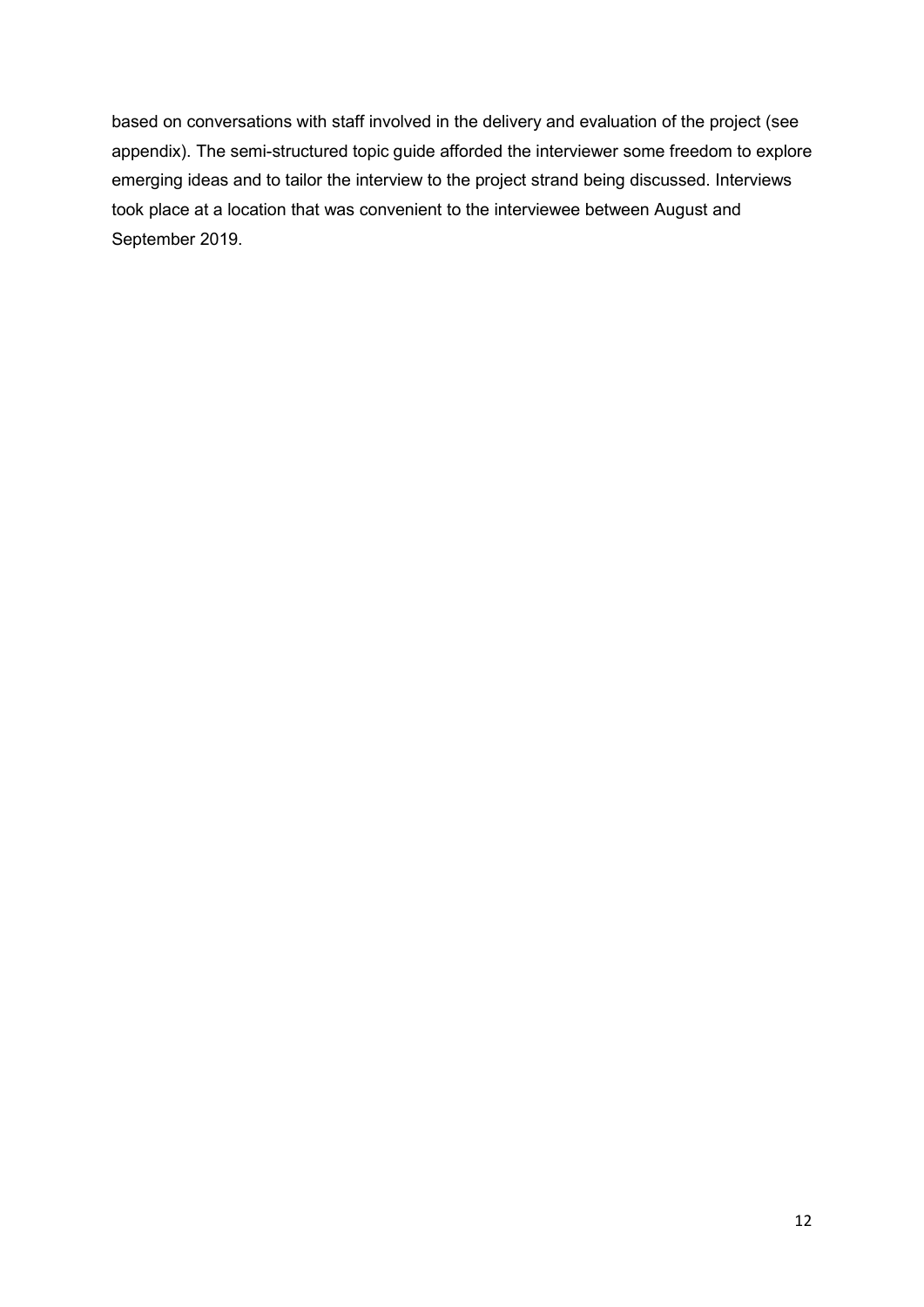# **2. Description of project strands and key learning**

This chapter includes a brief summary of each project strand, including what each aimed to achieve, what activities took place, who they reached and what impact it had. Each strand summary has been developed by drawing on learning from the interviews and by reviewing the evaluation reports submitted to the Scottish Government.

# *2.1 Evaluation*

The evaluation strand of the programme – one of two overarching project strands – was developed to provide evaluation support to Clyde Gateway URC to coordinate and deliver the project, as well as to support each of the individual strands within it. With input from a Public Health Intelligence Adviser from NHS Health Scotland, the strand developed a programme theory of change and an outcomes framework template for each strand. Project members were supported to develop and populate these documents. Staff from each strand were asked to describe their contributions to the overall aim of reducing screening inequalities, to articulate feasible outcomes within a two-year funding period and to identify dependencies on activities outwith the scope of the project. Support was provided through workshops, *ad hoc* evaluation advice, input at steering group meetings and/or on a 1:1 basis. This report also sits within the evaluation strand of the project. The addition of an independent evaluation is intended to bring together project learning in an impartial way. It has allowed project members to offer confidential feedback on what worked well, the challenges and if/how they were overcome, what should be sustained beyond the project timescales and whether this type of project could be delivered elsewhere.

# **Key findings**

The interim work undertaken in this strand provided the basis from which the project could be delivered. Unlike other strands which involving testing or delivering approaches or engaging with the local population, this strand cannot be assessed through measures of reach or impact. Instead it involved supporting several organisations across various sectors to strategically plan and deliver their strand of work. Feedback from these members shows that it was highly valued as a means of framing the project, understanding its likely impacts on the population and for setting realistic targets and ambitions. For some, this was helpful for considering the difference between population level impacts and individual impacts. Feedback on this aspect of the project was largely determined by the type of organisation that a project member worked for. Those working for community organisations were more likely to describe the process as complicated and not in keeping with how they usually planned projects.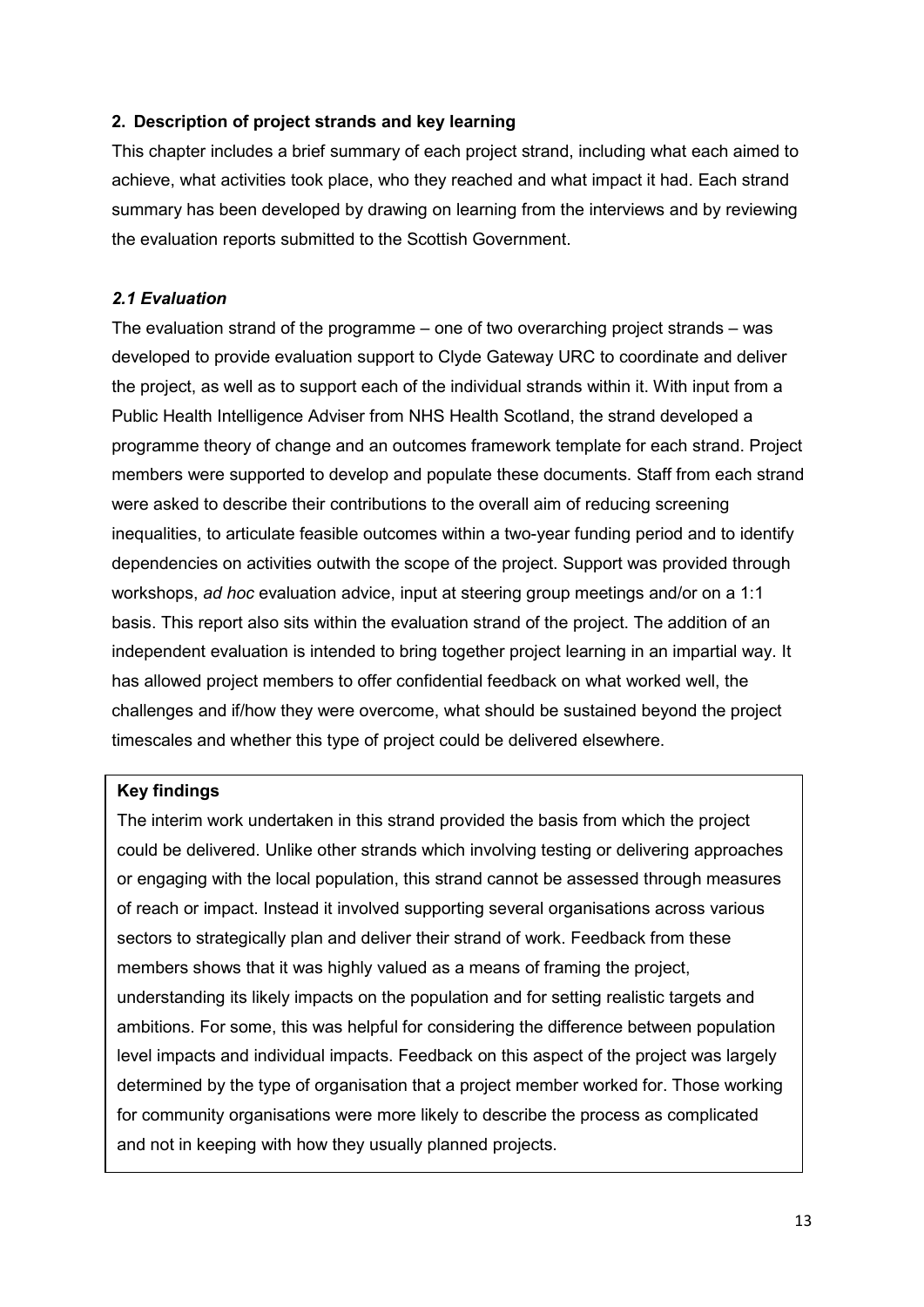# *2.2 Communication*

Communication – the second overarching project strand – was coordinated by Clyde Gateway URC to support the delivery of the other three operational strands: Sandyford Popup Clinics, Adults with Learning Disabilities and Community Health Pathways. Local organisations in the Clyde Gateway area were also encouraged to support the communication campaign, including a local housing association and a major sports organisation. This work involved procuring a specialist communications company to review existing national screening messages, the development of a communications strategy (which included a locally tailored campaign and dedicated website), testing the strategy with local residents and groups and establishing which social media platforms would be most effective at engaging the local population. Local residents also engaged with the 'don't skip your screening' campaign by volunteering to be photographed holding up a screening message in various locations throughout the Clyde Gateway area. The [website](https://www.dontskipyourscreening.co.uk/) includes advice on cervical, bowel and breast cancer screening regarding why it is important and what it will involve, as well as information to alleviate concerns and support on where to go to get screened. User behaviour on Facebook, Twitter and the dedicated website was monitored to assess reach and impact. Thenue Housing Association also contributed to the delivery of the strand by embedding screening messages within their core service provision, by using their media channels to share screening messages and by supporting their new drama group to consider the issue of screening.

#### **Key findings**

The website developed for the project received almost 3,000 unique visitors between November 2018 and March 2020, with most of these (75%) arriving via social media. Meanwhile, radio adverts aired on CamGlen Radio were estimated to have been played around 375 times since October 2019, reaching around 16,000 people.

Thenue supported the delivery of this strand by embedding screening and wider health and wellbeing messages in their community development courses, as well as by publishing social media posts (over 900 people viewed the Facebook material). Participants involved in community development courses were said to have engaged well with the screening material and had used this learning positively through their own actions or by encouraging others to be screened. Meanwhile, the success of the Nae Drama performance has led to further funding to deliver performances in five new locations.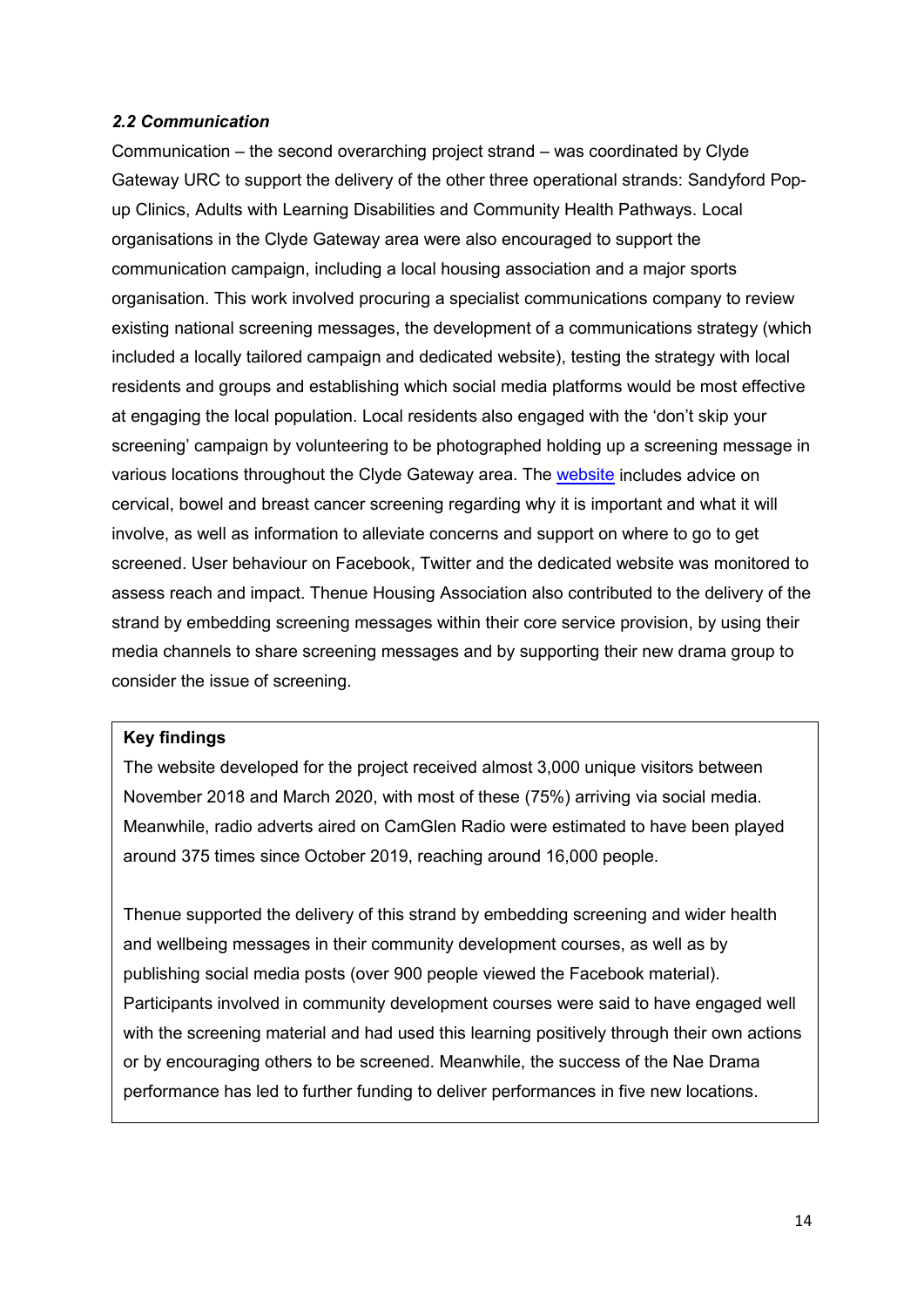#### *2.3 Adults with learning disabilities*

Adults with learning disabilities were identified as a population group with low uptake of cancer screening within Greater Glasgow and Clyde. To address this inequality, People First were commissioned, through a tendering process, to co-produce and deliver a course on cancer screening awareness. The process was informed by a course developed in Ireland called EMBRACES-ID (Early Monitoring of Breast and Cervical Screening: Intellectual Disabilities), which is a tested and validated course to raise awareness of screening among Adults with Learning Disabilities. The project was developed to support the adaptation and delivery of a programme by peer educators (People First members) to suit a Scottish context. A core group of adults with learning disabilities were recruited and were trained by the North East Glasgow Health and Social Care Partnership as cancer coaches. A key objective for this strand was to increase awareness of cancer screening among this population in the North East Glasgow; an area of the city where cancer screening rates in this population group are particularly low. Through the development and delivery of the course by peer educators, it was hoped that that more adults with a learning disability would be able to make an informed choice about their screening attendance.

#### **Key findings**

Seven female People First members developed their knowledge of cancer screening by attending First and a number of external agencies including the EMBRACES-ID programme. This involved four, two-hour sessions. Five two-hour facilitated sessions with NHS Health Improvement and the University of Glasgow then took place to codesign the sessions and alter the course content in a co-productive way. The project has had interest from other female members at People Mainstay, Enable and PAMIS. Unfortunately some organisational differences prevented this strand from being delivered as intended and partners ultimately decided to pursue separate approaches to the development and use of the learning resource. This will allow both organisations to take forward ideas that are in-keeping with their organisational identities and values. It is intended that a version of the course will be developed by People First to be delivered by its members. This version will be adapted for a Scottish context using activities that are deemed appropriate and useful to its members. Meanwhile, the HSCP intend to develop a version for use in a health setting, to be delivered by health staff.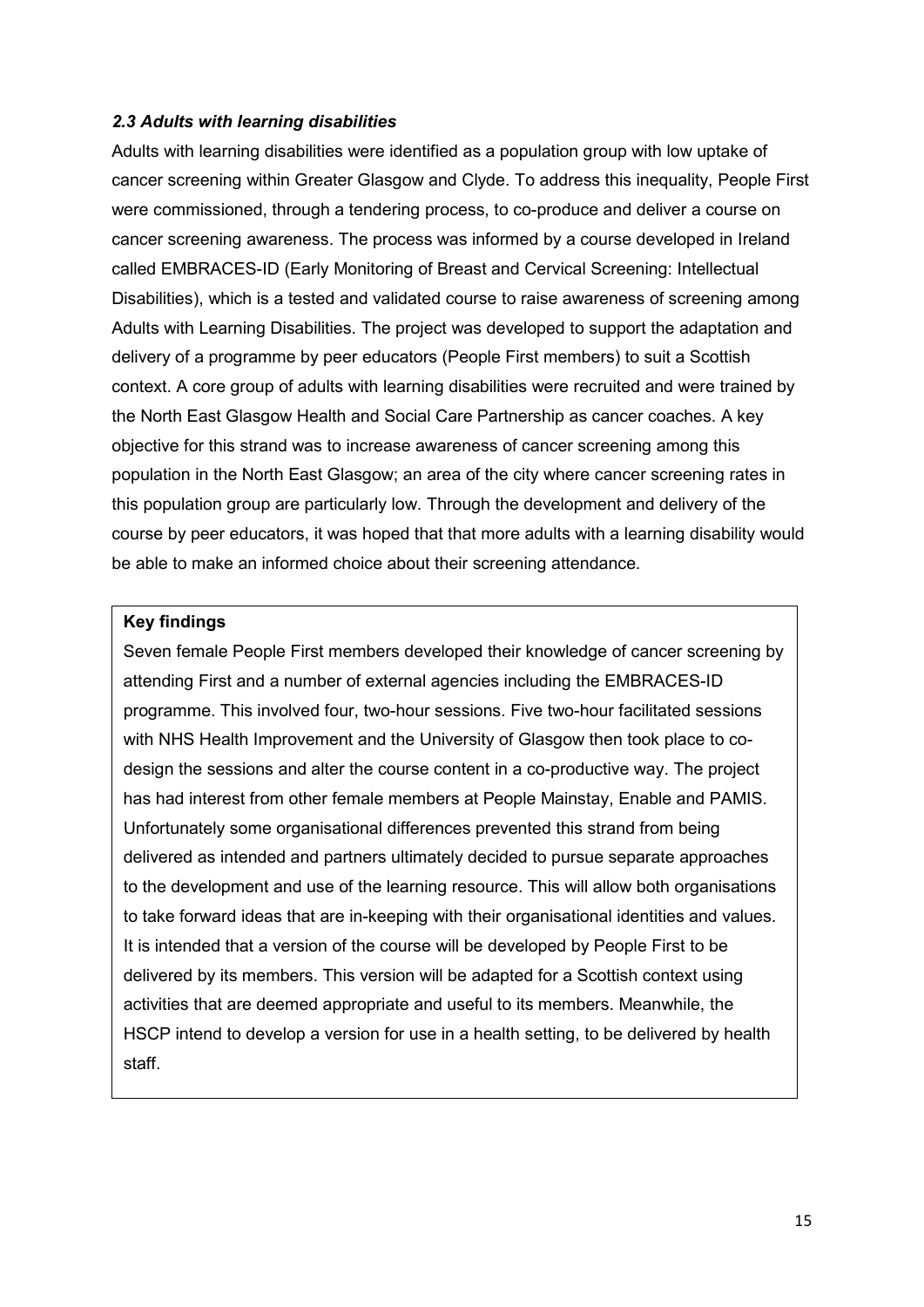# *2.4 Sandyford pop-up clinics*

Pop-up cervical screening clinics were developed to engage women aged between 25 and 64 living in the Clyde Gateway area who had previously defaulted from attending screening. Partner organisations for this strand include Sandyford Sexual Health Central Services, NHS GGC Primary Care Development, Jo's Cervical Cancer Trust, Cancer Research UK and the North East Glasgow HSCP. Sandyford delivered monthly Saturday clinics for a year (with an additional two evening clinics toward the end of the project). Cancer Research UK and NHS GGC Primary Care Development engaged with 15 GP practices to encourage them to identify and recruit defaulters within their practice to attend these clinics. Jo's Cervical Cancer Trust and the North East Glasgow HSCP provided social support to women attending the clinics.

# **Key findings**

Final data for the project shows that 105 people attended 12 clinics between August 2018 and November 2019. Of these, 93 women were screened with no cytology in the past three years. For those who provided postcode data, (n=72), 64% were from an area designated as within the 20% most deprived in Scotland. Women who attended the clinics stated that their experience at clinic was good and they would attend their GP on the next occasion that they were called for screening. They also stated they would encourage family and friends to do so. However, feedback from nursing staff was that new/pilot clinics have taken time to become busy and many were underutilised. Some nursing staff thought that word of mouth would be important for new/pilot clinics to become busy. However, another view was that there was potentially less buy-in from GP practices (because staff were less invested in the outcomes) when the cervical screening was conducted by an external organisation away from the practice recruiting attendees. These findings suggest that although the right women were reached and the experience for those attending was generally positive, this strand of the project has not significantly increased participation in screening within the Clyde Gateway area.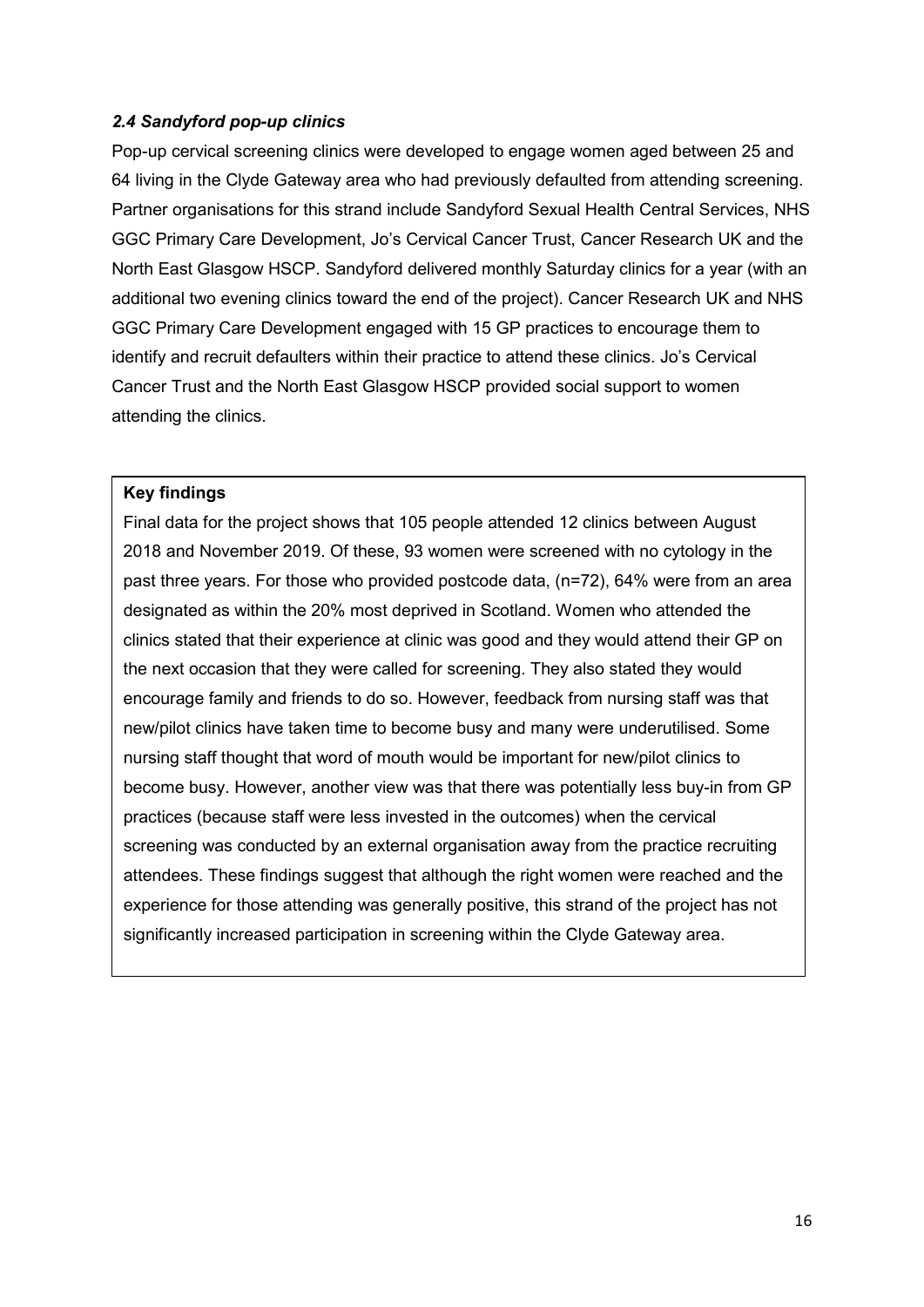#### *2.5 Community Health Pathways*

'Healthy n Happy' is a community development trust located in Rutherglen, North Lanarkshire. The trust has been responsible for taking forward the Community Health Pathways strand of the project, with support from NHS Lanarkshire. The strand has been developed to generate learning on how to effectively deliver cancer screening services in the areas of Burnhill and Rutherglen. The project aimed to increase awareness of cancer screening opportunities, the process involved in being screened, and the offer provided by services. As a first step, community engagement and consultation took place with residents to gather local intelligence on their screening habits, the barriers to screening and what could encourage them to attend more regularly. This work revealed that many local people found it difficult to attend screening programmes and that there was a preference for more flexible options to be introduced. This feedback was taken on board and used to shape the next phase of the project, which involved working with GP surgeries to offer more locally appropriate solutions. Latterly, team members worked with services to align them with community needs, while grassroots community work took place to encourage local people to attend screening.

#### **Key findings**

337 local residents completed a grassroots engagement survey at the beginning of the project. This was completed through door to door engagement, street interviews and in activity groups in the local community of Burnhill. The survey achieved more responses from females than males (69% vs. 31%), 72% were registered at a GP practice at the Rutherglen Health Centre and a large proportion stated that they always attended screening appointments. The survey provided useful information on screening attendance, with 33% stating that they struggled to make appointments. There was a strong preference for more flexible options to be offered across the day, evening and weekends. Ongoing work with GP practices has focussed on engaging more effectively with screening defaulters and offering more flexible appointments. This has been limited to some extent by the availability of funding to deliver these options, although the need to go through a Quality Improvement process has provided a means to secure funding for some. An information campaign delivered by Healthy and Happy was supported by 47 residents involved in local activity groups, with 27 local residents initially being recruited and 8 becoming 'faces of the campaign'. COVID-19 has put this work on hold while Healthy and Happy support the community during this challenging period.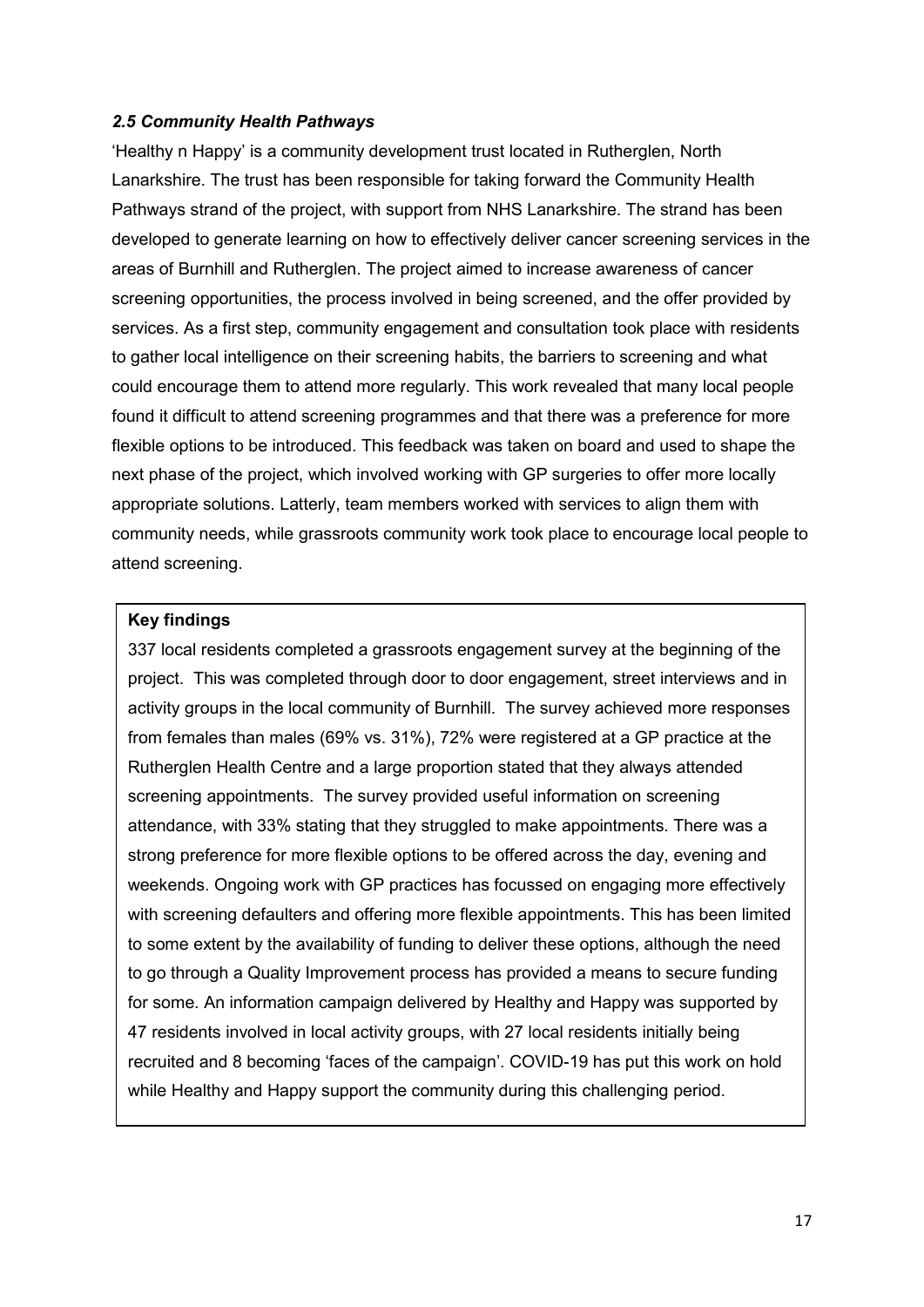# **3. Findings**

The following section principally includes findings from interviews with project stakeholders (11 interviews with 14 project members). The project advisory group, which has been chaired by Clyde Gateway staff and includes representation from each of the five project strands, was also attended to keep up to date with ongoing project developments. Although these meetings were not recorded and members are therefore not quoted here, our attendance was important for assessing project developments at different time points, observing relationships and for monitoring changes in opinion over time. The findings are presented under headings that were derived from the thematic analysis of the interview transcripts.

# **3.1 Project purpose**

Interviewees were initially asked to comment on the overall purpose of the project. Responses to this question could be categorised as short term (e.g. awareness raising and testing new approaches to service delivery), medium term (e.g. increasing screening uptake) or long term (e.g. reducing inequalities in cancer screening).

Given the short timescales involved, raising public awareness was felt to be an important and realistic ambition. This was seen to be a necessary precursor to the longer-term ambitions already described.

*"For our part, it's definitely been about raising awareness and informed choice."*

*"To raise awareness of future opportunities to participate in screening, whether that's cervical, bowel, breast, and you would know where to go and questions to ask, and it would reduce some of the fear factor. It had to be one of the main objectives, as opposed to the uptake of screening."*

*"Awareness raising and trying out different ways of working and new services to see if they can make a difference in knowledge and awareness, and ultimately improve uptake."*

However, one interviewee felt that although awareness of cancer screening opportunities had increased, they were unconvinced that this had led to an increase in the uptake of screening. Another, meanwhile, felt that it would be difficult to demonstrate a considerable increase in uptake within the project timescales, and that raising awareness was therefore a more realistic ambition.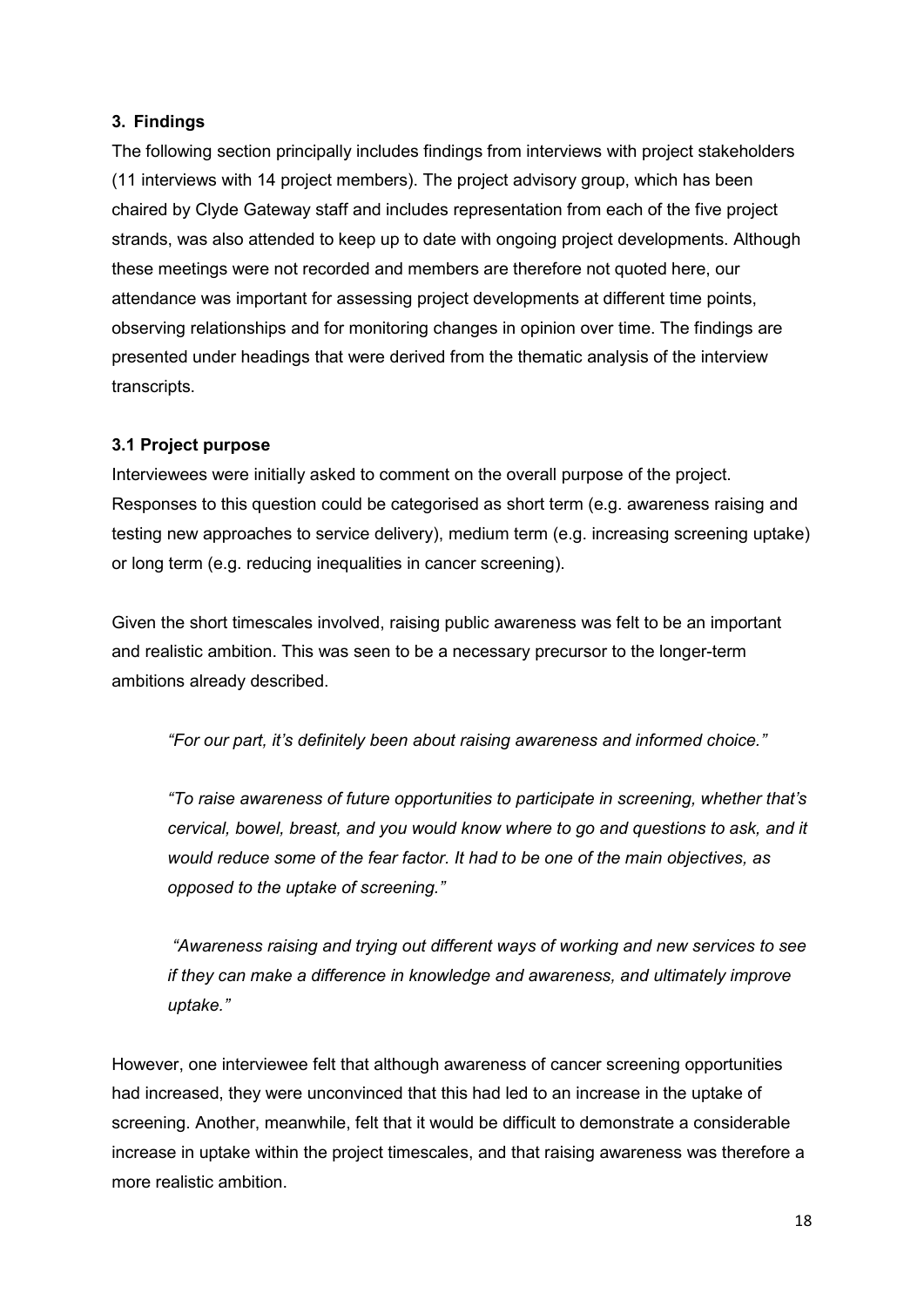*"I can see that awareness has gone up. There's no doubt about that. But what is probably more difficult, the NHS I'm sure can track it, what's happened in terms of the amount of people actually going. How is this affecting the bottom line?"*

*"I suppose to improve uptake rates was one of the aims. However, in the short period of time you'll not be able to demonstrate that… I think awareness raising is probably an important aspect."*

Testing new ways of working or approaches to service delivery were also described as important pathways to increasing screening uptake.

*"It seems to me that the purpose is to try lots of different things in a concentrated area to increase not only screening, but people's knowledge of screening and why it's important."*

*"Trying out different ways of working and new services to see if they can make a difference in knowledge and awareness, and ultimately improve uptake."*

Others, meanwhile, commented on the longer-term ambition of tackling inequalities in cancer screening.

*"The purpose of the project is essentially to explore methods, opportunities, and other things… that would actually reduce the inequality gap for screening."*

*"I understand the whole project is about looking at reducing the cancer screening gap, the inequality, in the area of Clyde Gateway, as opposed to the national average."*

# **3.2 Targeting attendees**

The ambition to reduce inequalities in screening attendance raised an important question around how inequalities are measured and who should be targeted for attendance. On the one hand, a universal approach to increasing screening attendance might help to reduce area-based measures of inequality (e.g. SIMD). However, to ensure that those furthest removed from screening are reached, it was expressed that a targeted approach is needed. This included identifying under-represented population groups and people who had defaulted from past screening appointments.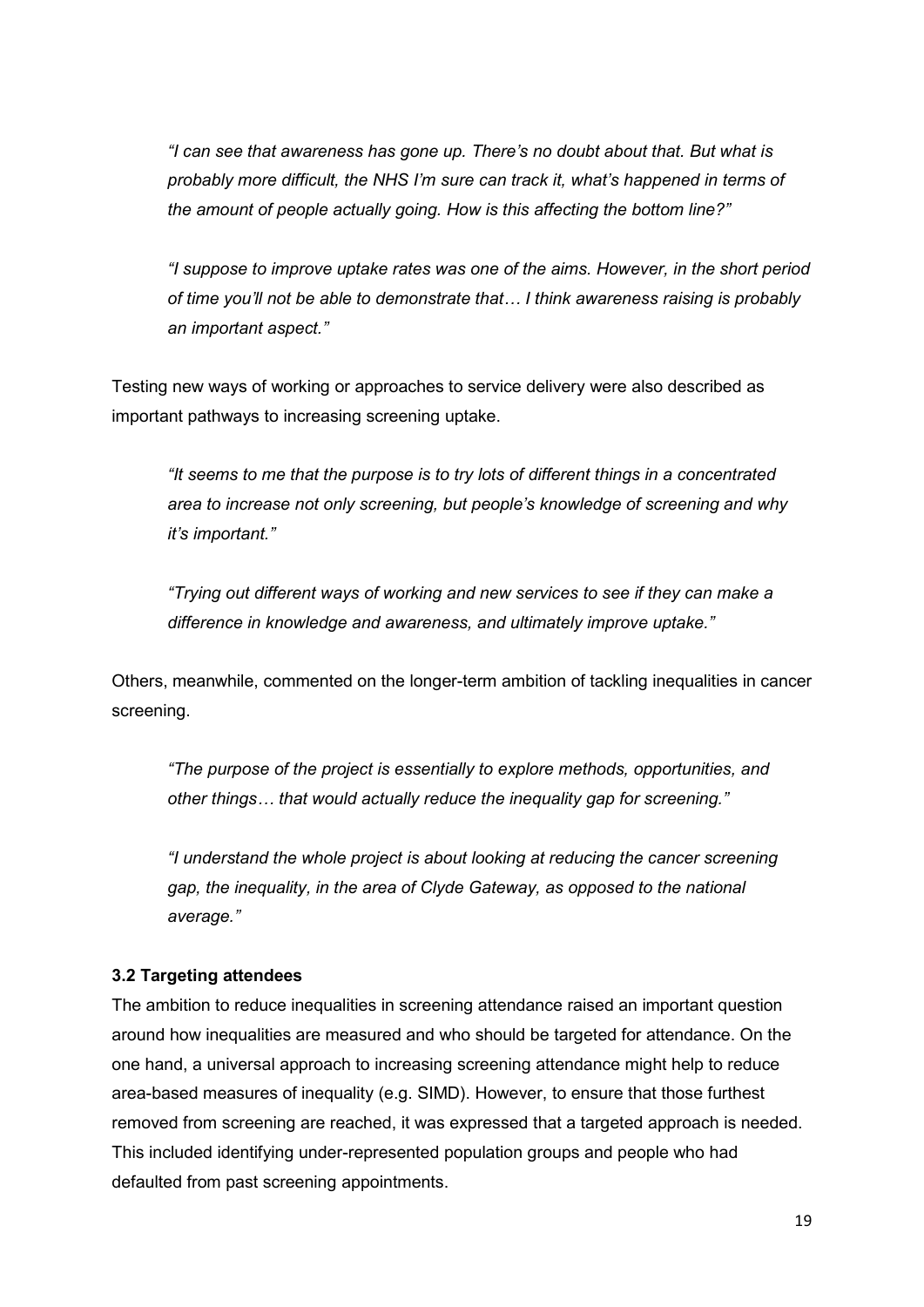*"The approach we've taken has been shaped on the evidence about reducing inequalities and targeting defaulters."*

*"We decided quite early on to target… a practice or a number of practices each month so that they could letter or text the women who were on their defaulters list, and try and encourage them to come, rather than having it as a big, wide, open dropin."*

Adults with learning disabilities were selected for inclusion because of the barriers they faced to attendance and their subsequent low uptake in screening programmes.

*"Adults with learning disabilities have a really low uptake for cancer screening compared to the general population, so we wanted to do some work to address that."*

*"Women with a physical disability don't really have access to screening because if you go to the GP they don't have the equipment to carry out that. So, they're kind of a hidden and forgotten population, really."*

Other screening defaulters or population groups with low screening attendance were identified and targeted in some practices through using a more personalised approach. For example, Polish residents were identified as having high defaulting rates through analysis. Therefore, targeting Polish residents by translating attendance letters into their first language was seen to have been a simple but important 'opportunistic win' for the project, and an indication that population-specific approaches could be effective.

*"Actually, one of our biggest successes was a particular practice that has a large Polish community, and we provided a translator, and the letters actually went out in Polish."*

*"A big Polish contingent turned up to that space, so that obviously worked."*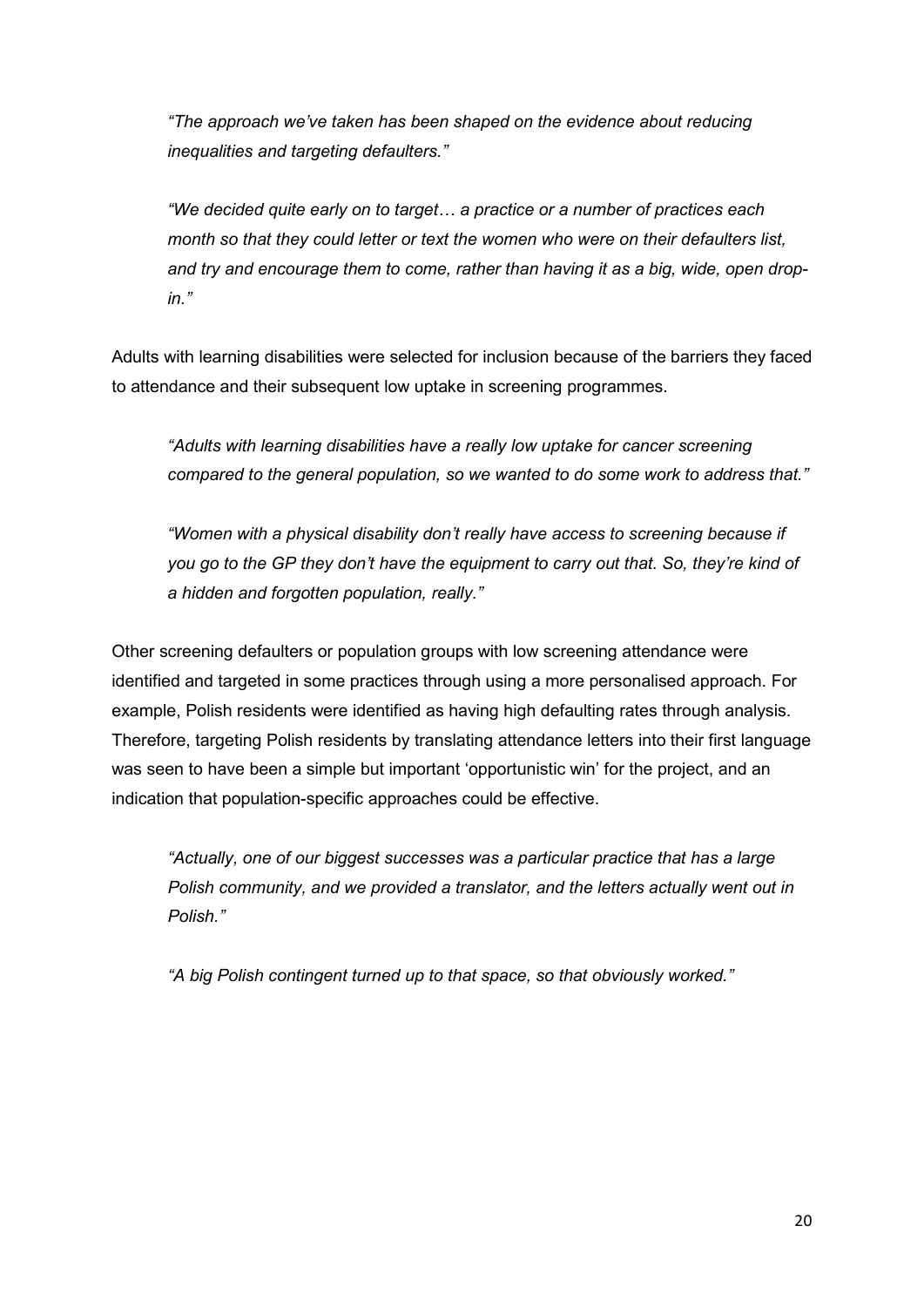# **3.3 Personal barriers to participation**

Feedback on the need to improve public awareness on screening led to comments about the barriers to participation in the area. These comments reflected the survey feedback from local residents as part of the Community Health Pathways strand (already provided in chapter 2). Debunking out-dated myths around what the process would involve was felt to be important, as was the need to provide a positive experience that could encourage future attendance.

*"Some of that has been about myth-busting."*

*"The main thing is embarrassment, the fear that it's going to cause any pain."*

*"With many of them, it's been a fear of coming, and if they come and the nurses are kind and gentle and nice and it's not as bad as they thought, then maybe they will come the next time."*

Another barrier was the fear of bad news. This issue was conflated with other everyday worries and the impact of poverty on people's resilience to cope with multiple challenges.

*"I don't want to know the outcome, what if it's terrible?"*

*"It's not their priority at that moment if they're trying to pay for their food shopping or the electric, they're not wanting to add another fear about cancer into their lives."*

Other logistical barriers were transport, childcare and other competing priorities.

*"I don't have transport, it's too far away, I don't have time…"* 

*"We know the pace of life has changed and women more often than not are possibly working or have childcare commitments. So, they're trying to juggle lots of things."*

Finally, and not necessarily mutually exclusive from the other reasons, getting screened was described as simply not being on people's radar. Although other worries could be a factor in this, it was also felt that national screening messages were not effective at encouraging attendance in this part of the city.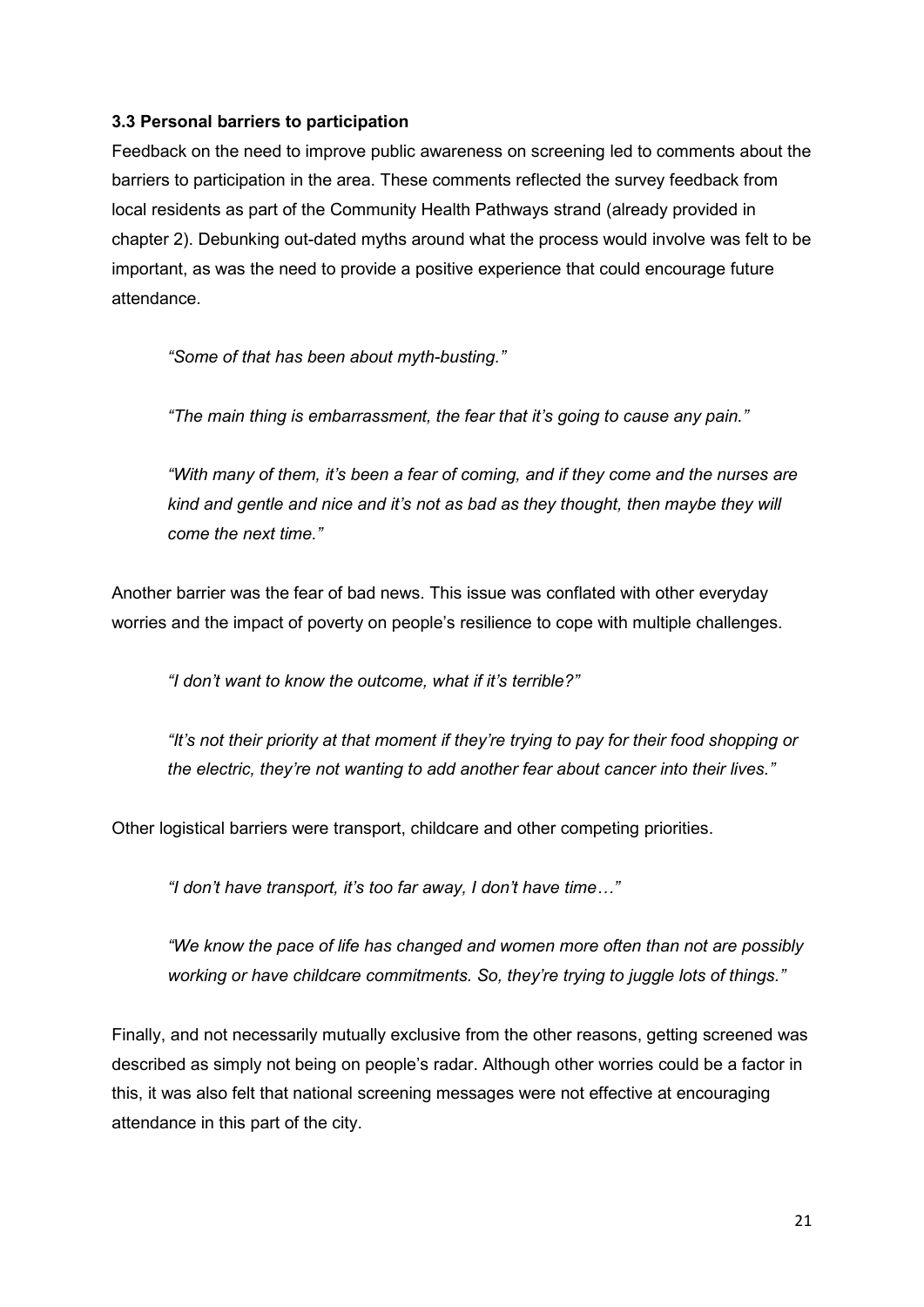*"If the intention of the national campaigns was to increase the uptake of screening, awareness of the signs and symptoms, etc. then weren't they being as effective in this area?"*

*"I feel that there's a lot of money invested in… campaigns and things, but from the local community perspective, they're not working.*

# *3.4 Encouraging local participation*

As an acknowledgement of the importance of local context to screening uptake, an overarching communication strand was established. This allowed project members to explore ways of engaging more effectively with the local population, both through encouraging participation in the campaign and by reaching people through screening messages.

*"I think that the whole point of the fund was to look at local solutions to it… And I was quite interested, actually, when they specifically took a comms strategy that was changing the national messages for that local population."*

When offered the chance to support the project through the *'Don't skip your screen'*  campaign, several local people expressed an interest in supporting the cause.

*"We had local people, we had 17 local people who volunteered to say: I will stand up*  with a sign in front of me. You can put whatever you like on it. I want to be part of *this."*

Involving local people in the campaign was said to be important for engaging the wider population and ensuring that people could identify with it.

*"So, by getting buy-in through having local people, local faces, led by local people, staff living in the area, I think that's fundamental to then create this momentum where people start to care and engage with it."*

*"It was important that we spoke to that local audience, and through speaking to that local audience, it was having local people telling their story. Almost being ambassadors for the project."*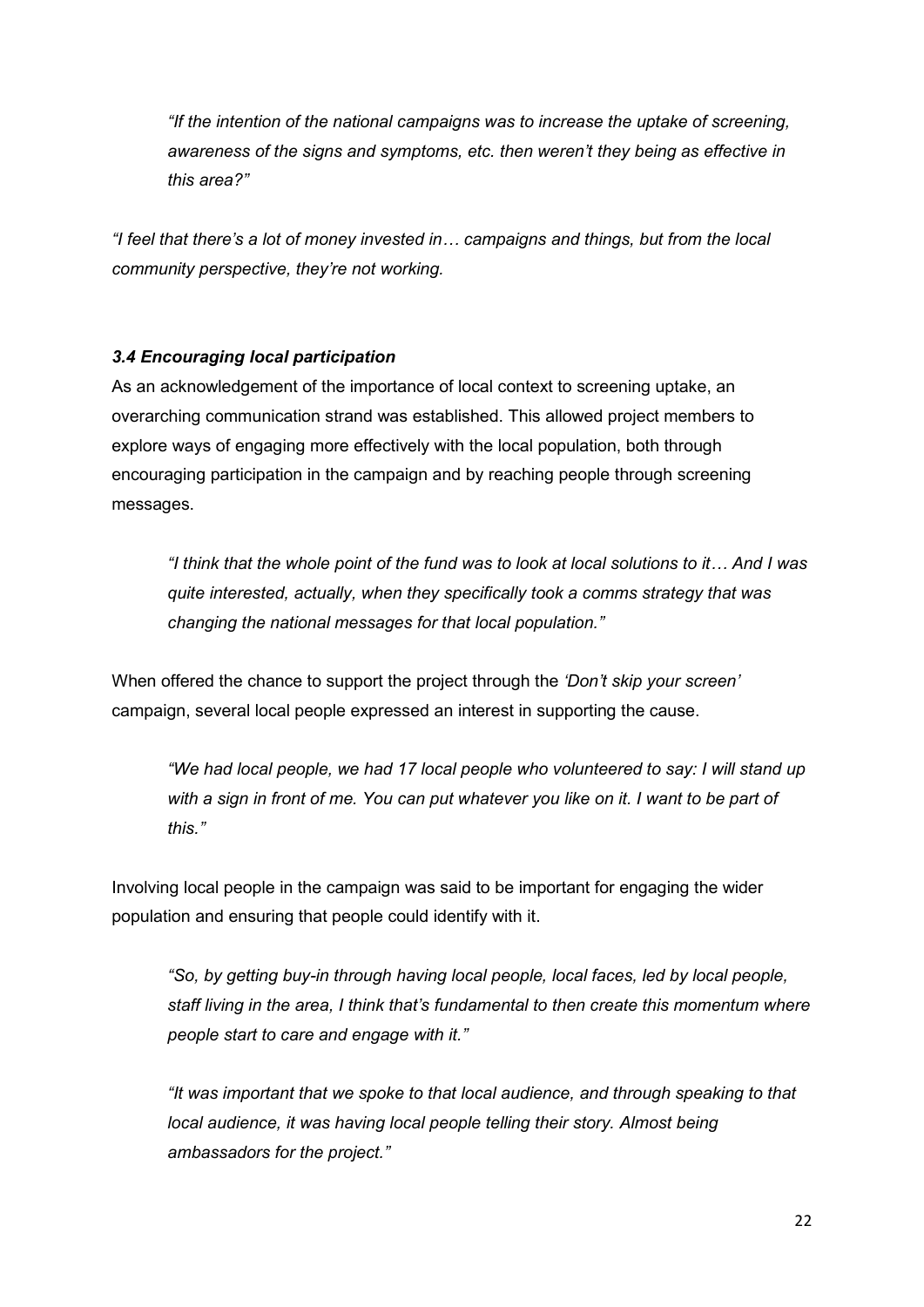*"You feel that sense of belonging and it's not some wide strategy that's way up here, no, this is for me, I live here, this is my locality. And I think that was quite genius of them to recognise the importance of that."*

Community members also played an important role in the delivery of the AWLD strand. Local 'cancer coaches' were recruited to help shape and deliver a cancer screening awareness course, which was adapted from a training course previously developed and delivered in Ireland. For this strand, local people with a learning disability were asked to attend the course with a view to becoming peer educators. The peer delivery approach was felt to be important in changing the power dynamic between those delivering and attending the course, as well as for breaking down barriers in relation to the subject matter.

*"It reduces the feeling that they're in a classroom, the fear of the teacher, don't ask any stupid questions, that just goes. The embarrassment also goes, given the nature of the topic, there can be a bit of embarrassment, a bit of red faces, a few giggles here and there, that kind of thing. But that's definitely less when you take away the power dynamic, the teacher-pupil thing, and just make it more like a peer session."*

Another important aspect of local identity was the use of recognised locations and landmarks within the Clyde Gateway area. These locations provided the backdrop for local people to be photographed while holding up messages that were intended to encourage screening attendance.

*"What we also then did was looked at various iconic or well-known buildings in the area, so when you look at the images, you'll see they're standing outside Bridgeton train station, or the umbrella, or Shawfield stadium, or whatever, so that you're seeing a local person and a local venue."*

However, despite the positive role of local people and landmarks in supporting the project's delivery and ensuring that messages were received, challenges arose when feedback from local people was used to shape some of the marketing messages. For example, some healthcare staff felt that the preference to use colloquial language – including the use of humour and slang terms – to describe body parts or the screening process was not felt to be appropriate for use in a healthcare setting. While local people argued that this could be an effective way of breaking down personal barriers to screening attendance, staff highlighted the need to use anatomically correct language in order to ensure accuracy and avoid sensitivities (particularly in relation to sexual health).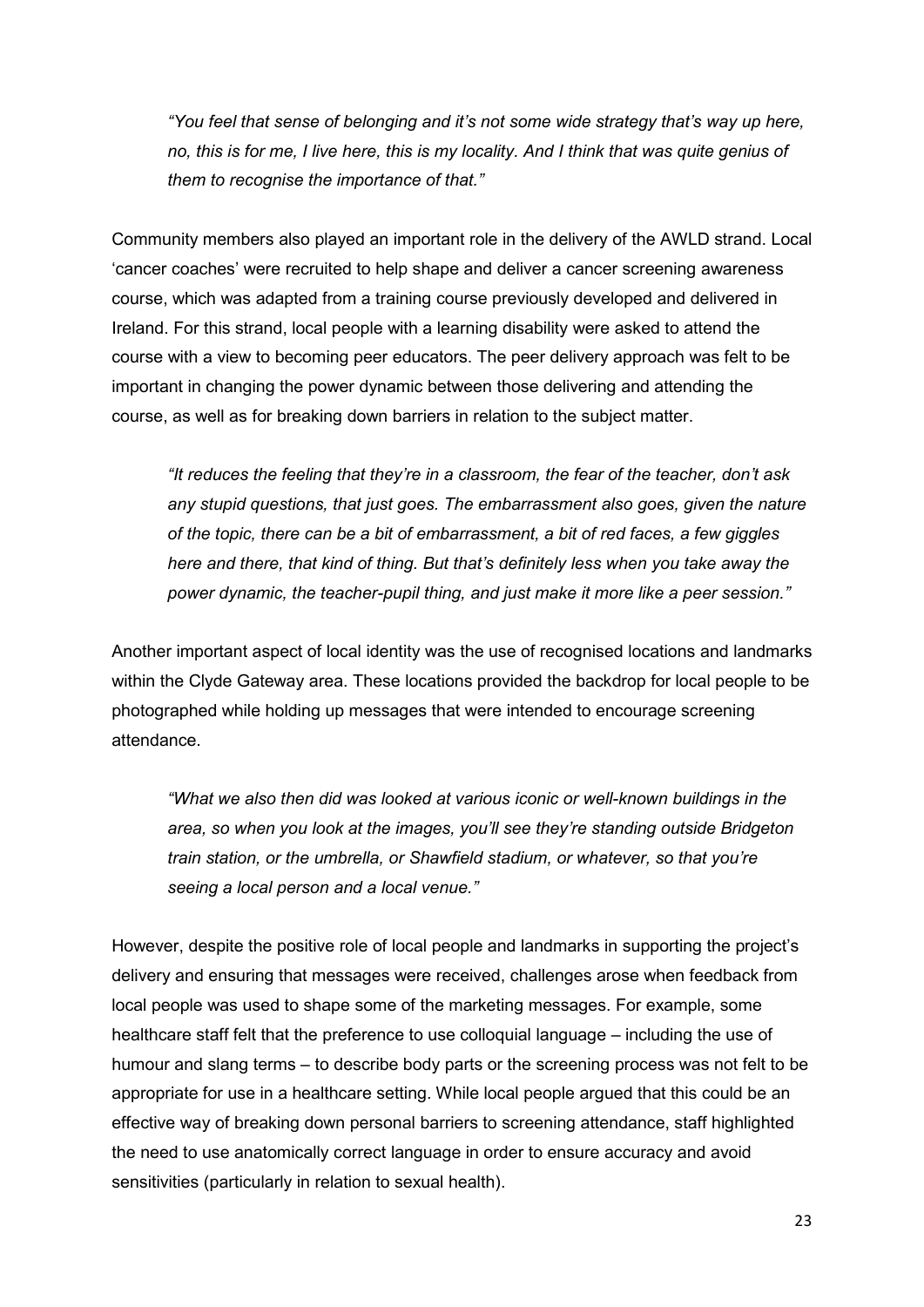*"One of the most significant challenges early doors was that {name of organisation} would not approve any language that was not anatomically correct."*

*"They were using colloquial language, which they said they had worked in the community and that's the kind of terms that people recognised and wanted to hear, but {name of organisation} were saying 'we will not use language that is not proper terms for body parts'."*

*"This is the feedback from the community, we've tested these messages, and these are the people that are saying this is what they want."*

This highlighted an important tension between community aspirations and the NHS professional duty of care to provide clear, accurate and relevant healthcare information that is based on up-to-date clinical guidance<sup>[14](#page-2-13)</sup>. Indeed, although bringing together third sector, public sector and clinical organisations was felt to have been beneficial in many ways, inherent challenges arose. These challenges manifested as a result of different ways of working, the time it takes to influence services or practice and the complex nature of the work involved.

*"The relationships were, as any other relationships can be, they're sometimes strained and sometimes not. But that's partnership working."*

*"What I've found is that organisations have different ways of working and different objectives and things like that, but this has been quite complex, quite a complex bit of work, for people involved."*

*"I probably would have liked to have seen more dovetailing of community with what the practices were doing, but it's just the age-old nature of the way life is very fast for GPs, and they're just getting on with it."*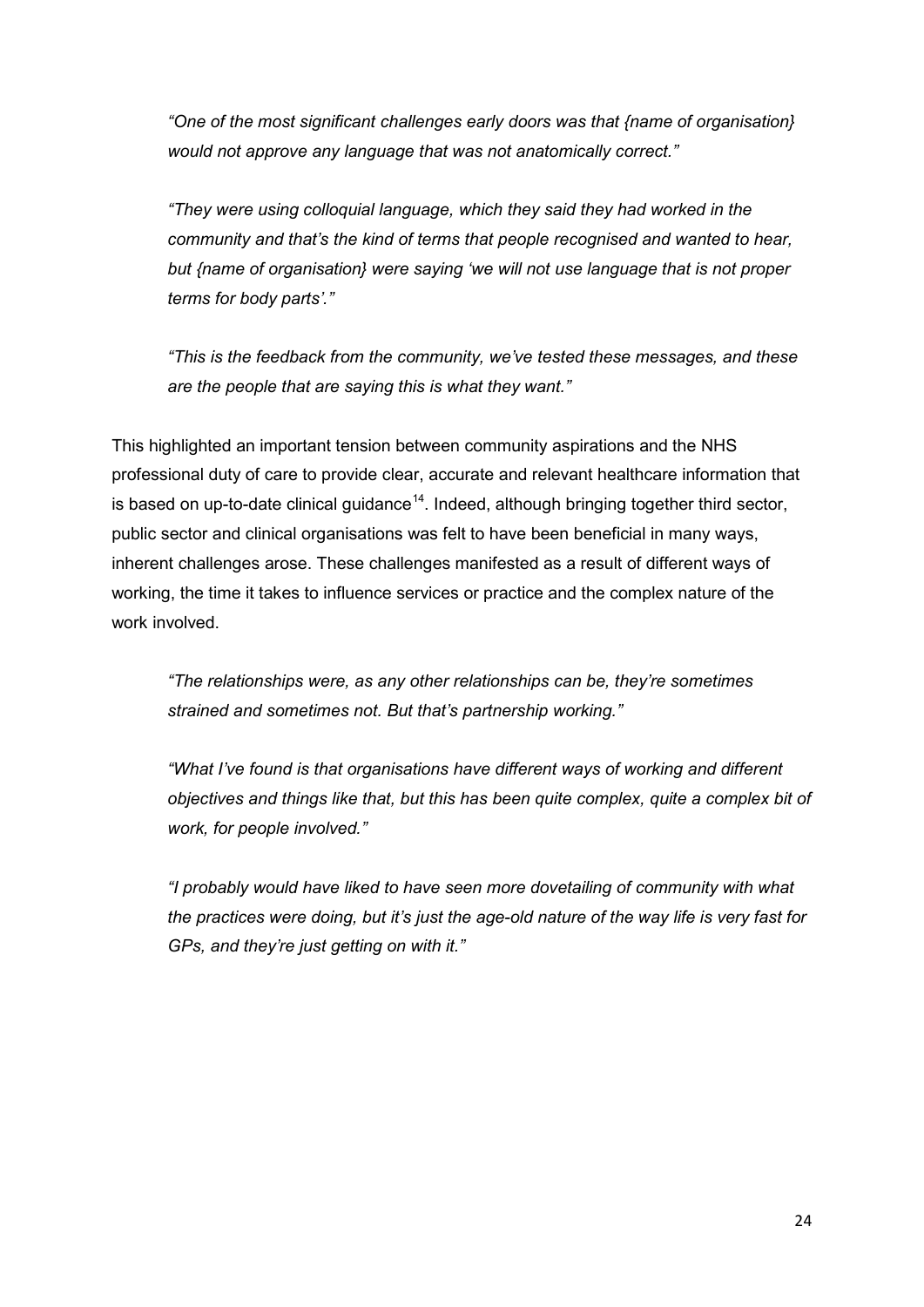# **3.5 Project coherence and partnership working**

The inclusion of five project strands was said to be ambitious compared with other nationally funded screening projects. Despite working to the same overall objectives and providing regular updates at advisory group meetings, the three distinct stands were reported to have largely worked independently. It should be noted that these strands were not created with the intention that they would work together; instead they were designed to test the effectiveness of different approaches.

*"I wouldn't say we worked closely with them [the other project strands]."*

*"I did feel it was a series of separate projects, and I would have liked to have seen a wee bit more linkage."*

*"They've worked as intended… whether there's linkage between them, it's limited."*

*"So, operationally, no, because the remits are geographically different. But where there are opportunities to share practice, resources, that has happened."*

The Adults with Learning Disabilities (AWLD) strand was described as taking a slightly different approach to the other distinct strands in that it had a population group focus rather than a geographical one (i.e. testing approaches within the Clyde Gateway area).

*"Our focus has been on learning disability which, for want of a better way of explaining it, doesn't vary by locality."*

*"we've not had a huge involvement with the other strands, so our focus has definitely been much more on the adults with learning disabilities."*

Organisational differences were notable within this strand. In particular, disagreement over the content of the course being delivered could not be resolved by a solution that suited both parties. Although based on an existing course that had been tested and validated in another country, aspects of it were felt to be unsuitable for use in a Scottish context. In addition, as levels of learning disability could vary widely, it became difficult to create a set of course materials that could meet a range of learning needs. It is important to note that it may not always be possible to ameliorate personal or organisational differences. However, it was felt that establishing expectations at the outset may have led both parties to consider whether it would be possible to find common ground.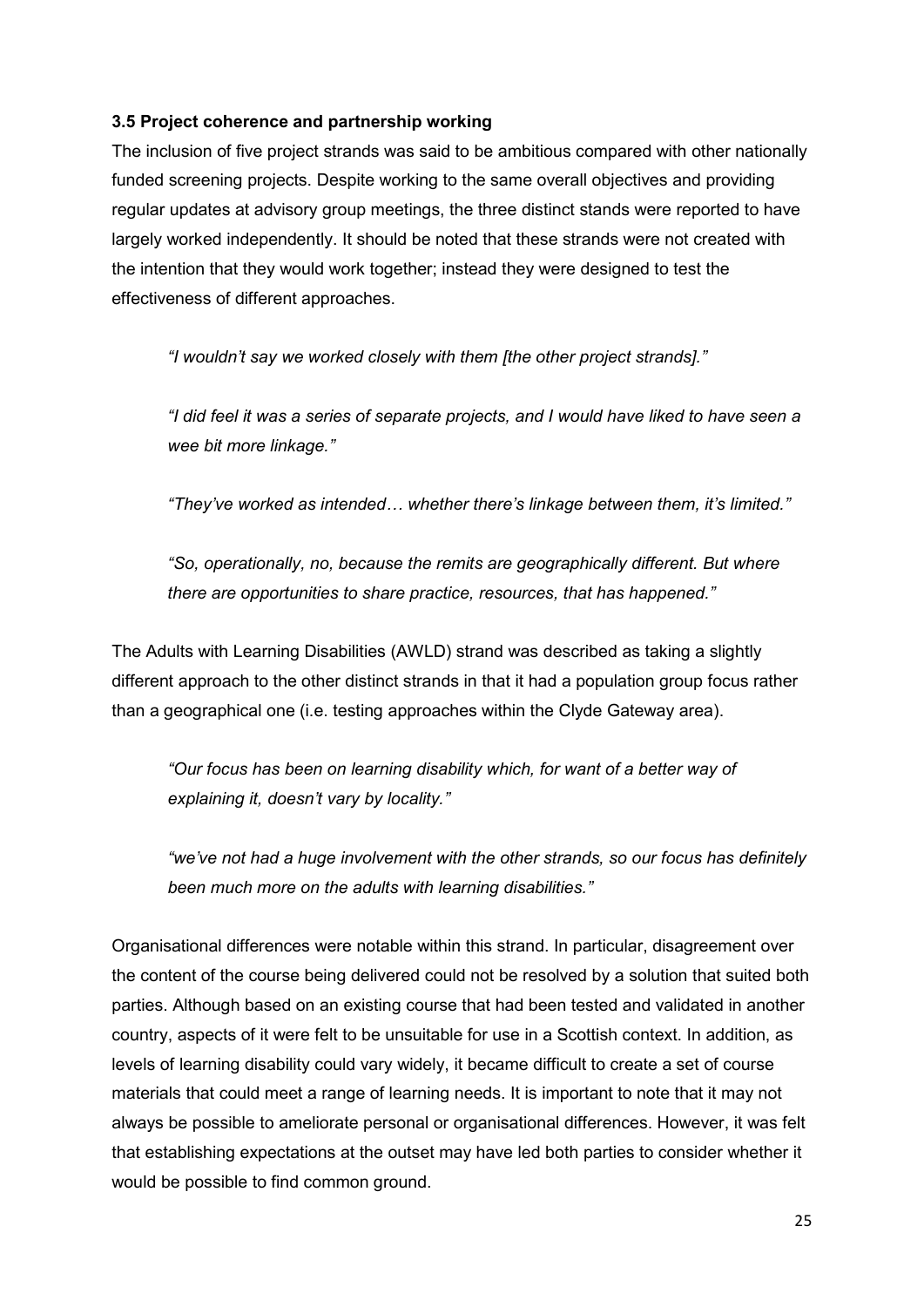*"I think maybe having had clearer objectives at the very beginning, knowing exactly, almost like a working agreement type of thing at the very beginning would have been helpful."*

# **3.6 Influence and attribution**

The evaluation strand of the project involved setting realistic and evidence-based objectives by developing a theory of change. For community organisations involved, this process was reported to be quite complicated as it was not in keeping with how they would usually approach a new project or piece of work.

*"I'm thinking community-based organisations, that might not be as used to dealing with logic models as a way of reporting or planning their work, then that could be a bit intense."*

*"Sometimes I think it was a bit complicated for people."*

For others, meanwhile, the process was said to be valuable in providing coherence, ensuring accountability and establishing what might be feasible with the resources and time available.

*"I think it's just helpful, particularly when you've got so many strands and so many partners, it's a good way of everybody being accountable for what they're saying they're doing."*

*"That was really useful … The driver diagrams and stuff were really good, and I've used that stuff for different projects."*

*"I think you have to know these parameters and have that research as your starting point to build the campaign around that and make sure you're hitting the right message. That's vitally important, actually."*

Importantly, this process helped to set realistic parameters and expectations by highlighting what would be required to increase screening in the population by just 1%. This allowed project members to realise that tackling health inequalities would be beyond the scope of a small-scale two-year project.

*"It still is a concern, that we're not going to shift the curve, that 1% shift, on a significant population level. And we recognise that in the framework in that we're*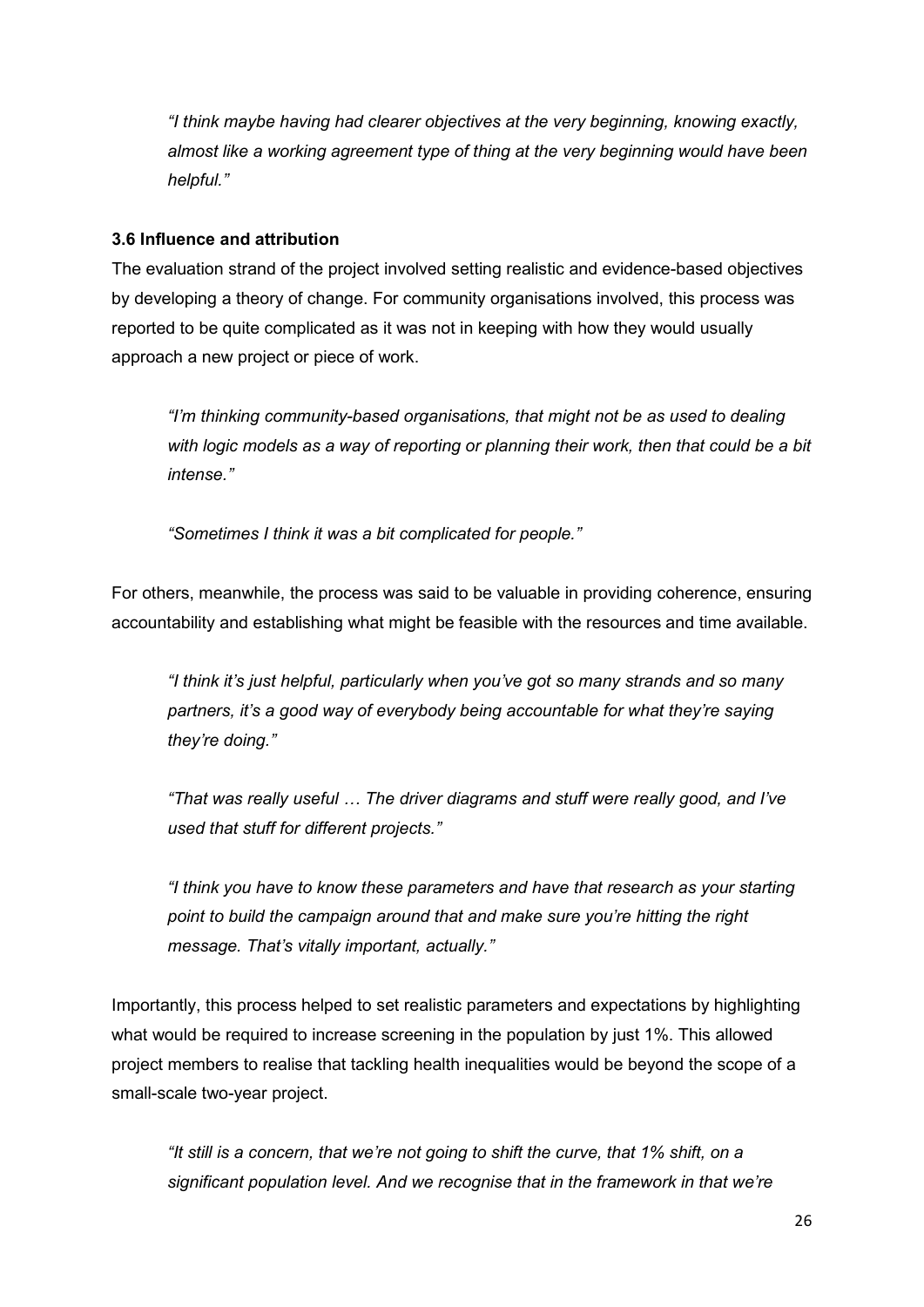*talking about micro activity, and it's the idea of testing something at that level to establish what could then, if you were able to resource and shape and support that approach, get that shift."*

*"I think there's often a lot of pressure from funders or other stakeholders to see a massive difference, so if screening uptake is 40%, they want to see it at 80% or the expected national levels, and that's just not realistic for the timeframe and the numbers of people they're working with."*

*"If we're looking at being able to really tackle the screening inequalities, it's going to take a generational change. I don't think these things can be done over a year or two year or five-year period."*

Additional concerns were raised around the ability to attribute project activity directly to uptake and whether the right people were attending the clinics (i.e. those who faced the greatest barriers to screening or had not attended recently).

*"Are you increasing inequalities by getting the wrong groups in there? Are you providing the service to people that would have gone to their GPs normally?"*

*"We didn't want to open the doors up and have lots of women coming in, if that meant that the targeted women then weren't getting a slot."*

*"When you start to look at the uptake of the programmes, from where we get our stats from, you can't attribute it to this project. But what we will be able to say is "this is what we've done in this area."*

# **3.7 Working with service providers**

Where attempts to influence service provision had been made (either through the Sandyford Strand or through Community Health Pathways), a number of challenges were described, such as competing demands, the time it took to implement change and the difficulty of changing long-standing practice.

*"Even while GPs are up for it, it's really hard to engage with them and to look at how they're going to do things differently. But that isn't unique to the screening and inequalities fund."*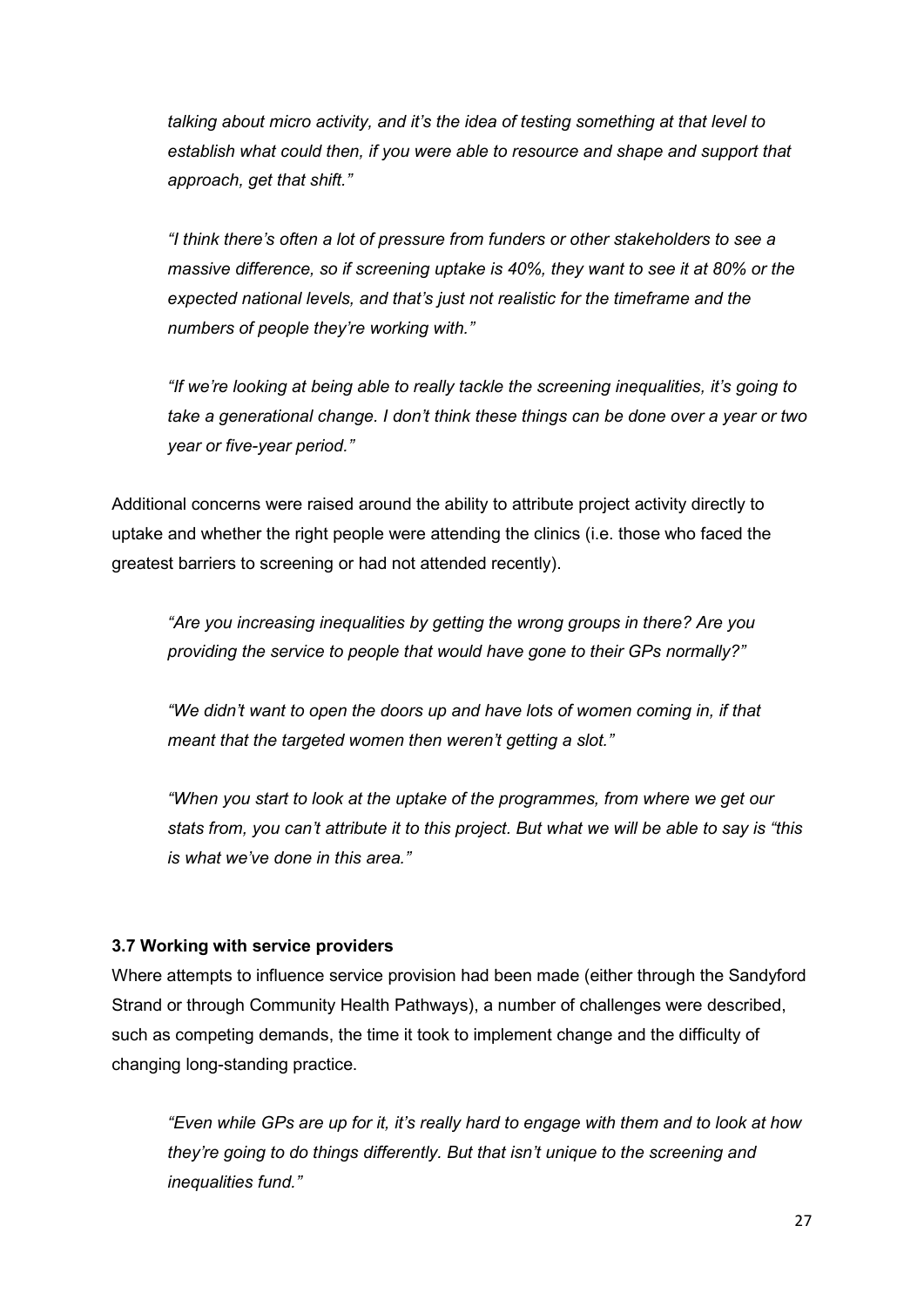*"Just the length of time when it comes to trying to affect service change."*

*"When you've got a system that runs forever, people just don't think about going in and looking at that and seeing how it can be tweaked or changed, or looking at any of the barriers."*

*"I'm not saying that GPs aren't interested in their patients, but it depends where it sits on their list of priorities and how much they believe in the screening process, what benefits and drawbacks they see."*

Where changes had been achieved, these generally came about when a practice was sufficiently resourced to take on additional work, where there was a strong will to do so or they were required to do so for Quality Improvement [QI] reasons.

*"I think {name of area} will get that level of detail because the GPs are doing a quality improvement project."*

*"The fact that they have this quality improvement process, the GPs are kind of familiar with the fact that they need to go through that and then will package an offer… you usually have to try and convince GPs without any resource to go through that process, so we were able to offer that as an incentive."*

*"It was an incentive for GPs that they needed to do a QI, basically do a plan around something that they want to improve, and this could be an easy win for them because they could use this project to basically achieve that outcome for them and there was some resource attached to it."*

Positive relationships with GPs and other practice staff were said to have been developed and could be built on further in the future.

*"I think that's probably the best part of it, the physical engagement with practices who are keen to be involved, so we get invited to the practice meeting to talk about it for ten minutes so that GPs understand the context and the rationale for it, see what they can get out of it."*

*"I built really good relationships with a few GPs, a few practice managers, and so our objectives are the same, as the project objectives, that is to increase uptake, and*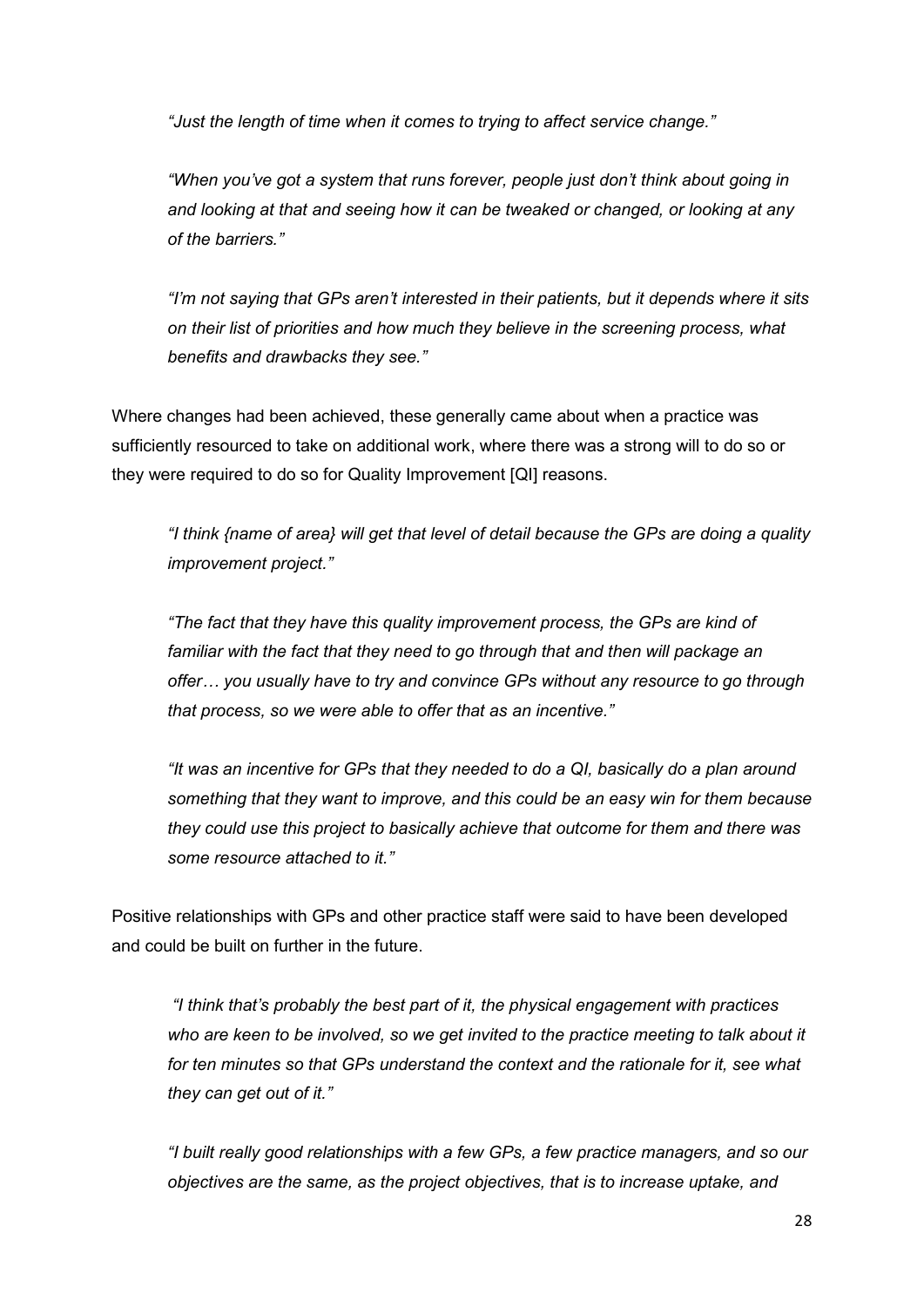*also to upskill primary care staff in terms of their engagement approaches rather than just looking at the list and okay, must do better."*

# **3.8 Project impact and sustainability**

The project's impact was mainly expressed in terms of process learning (i.e. learning derived from the approach taken). The ambitious, exploratory and co-productive nature of the project, which brought together third and public sector organisations, was felt to be commendable. This approach was not without challenges and it was recognised that important learning could also be derived from what did not work.

*"It really depends on how this all comes together and what it's telling us, or we might find that it hasn't worked, and we need to explore why."*

*"I think it probably has been a really good example that actually all these organisations are working together with a similar aim. So, I think that has been really good as well… we've probably managed to do quite a lot in the timeframe."*

*"Would it have been easier for us just to do one thing? Just any one of those strands? Yeah, probably it would have. Would we have got as much learning out of it? Probably not."*

However, despite providing useful learning for those involved, concern was expressed around how this was being captured and whether the funder's feedback requirements were sufficiently detailed to be able to evidence the impact of the project.

*"I think the reporting is more of a tick-box at the moment. It's not really an evaluation at all, it's just "tell us how you spent the money", it's an accountability thing rather than really critiquing what's been done."*

Impact was also considered in the context of being able to scale-up the approach. Some project members were optimistic that aspects could be scaled up, while others were more cautious.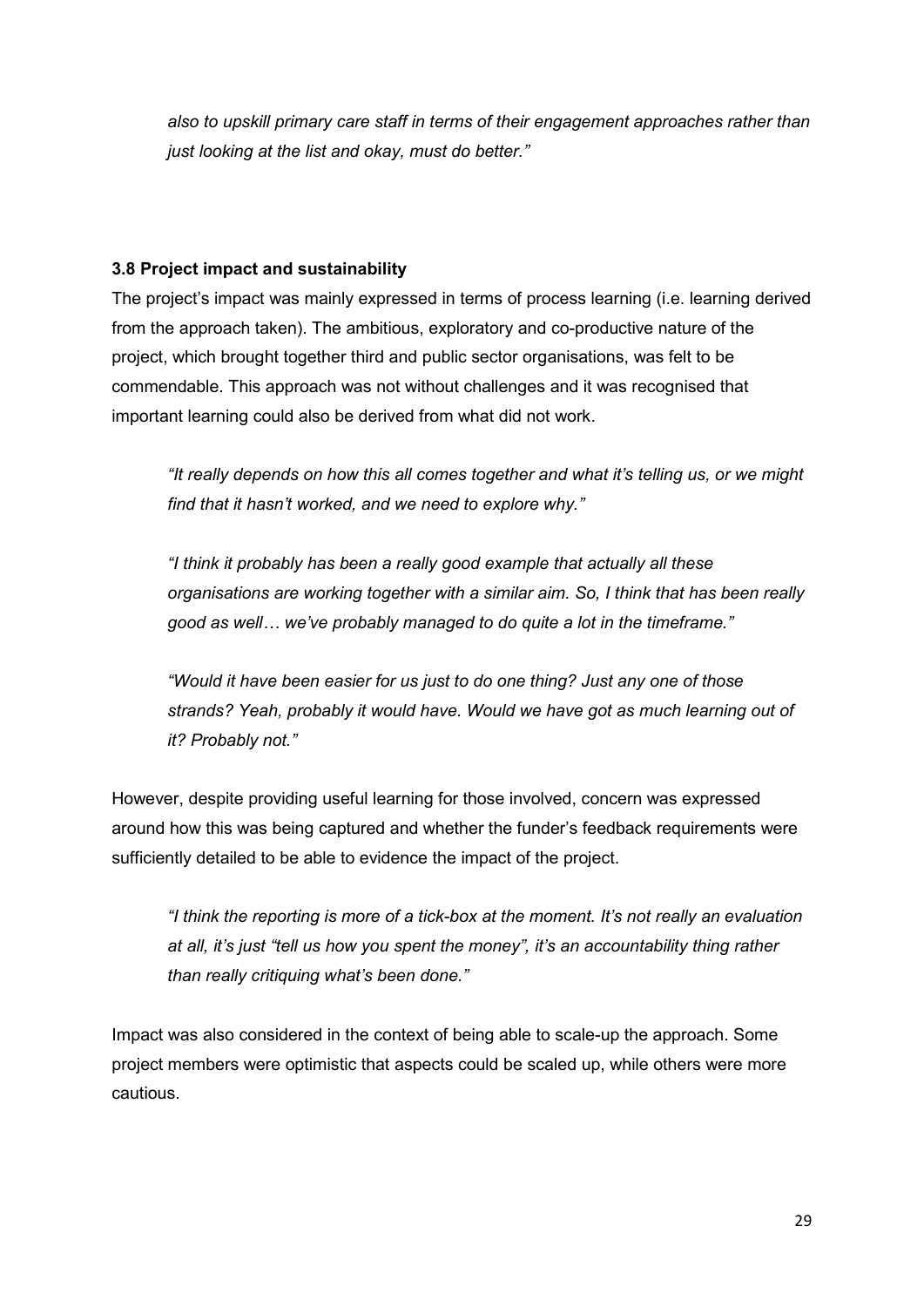*"This has been done on a small-scale budget in a small geographic demographic area. But there's no reason this couldn't be used as a bit of a blueprint for other areas to adopt."*

*"It's very micro-level, but it's about piloting types of practice that actually could make a difference, and getting a sense of what worked and what didn't work." "I suppose everything we've tried to look at is whether we can make it a sustainable change. I'm just not sure we're doing it to a scale that it would actually really upscale immediately after the project."*

Influencing local practice and capturing learning that could be replicated or scaled up in the future were described as the main priorities for the project in its final stages, as opposed to trying to secure additional funding to continue the project. The sustainability of the project was said to be dependent on the learning being used or existing work being taken forward by the Scottish Government, community organisations and health providers.

*"It's not our intention to continue with the project. It was never about that; it was about gathering this data on what works, what we collectively or as a community think doesn't work, and what could be embedded within core service provision."*

The sustainability of the Sandyford strand of the project was questioned due to the use of pop-up clinics and the reliance on funding.

*"I think there are a whole load of ways that the project could have been more sustainable that we've perhaps missed the boat on at this point."*

*"I think this is not a sustainable model (pop-up clinics), and there are women that are benefiting from it but once the money runs out, what's going to happen to those women?"*

*"I think there does seem to be a bit of reliance on government funding to stimulate this work… If it was going to be sustainable, you kind of want the business as usual people to reconsider how they deliver their current services and take these lessons on board."*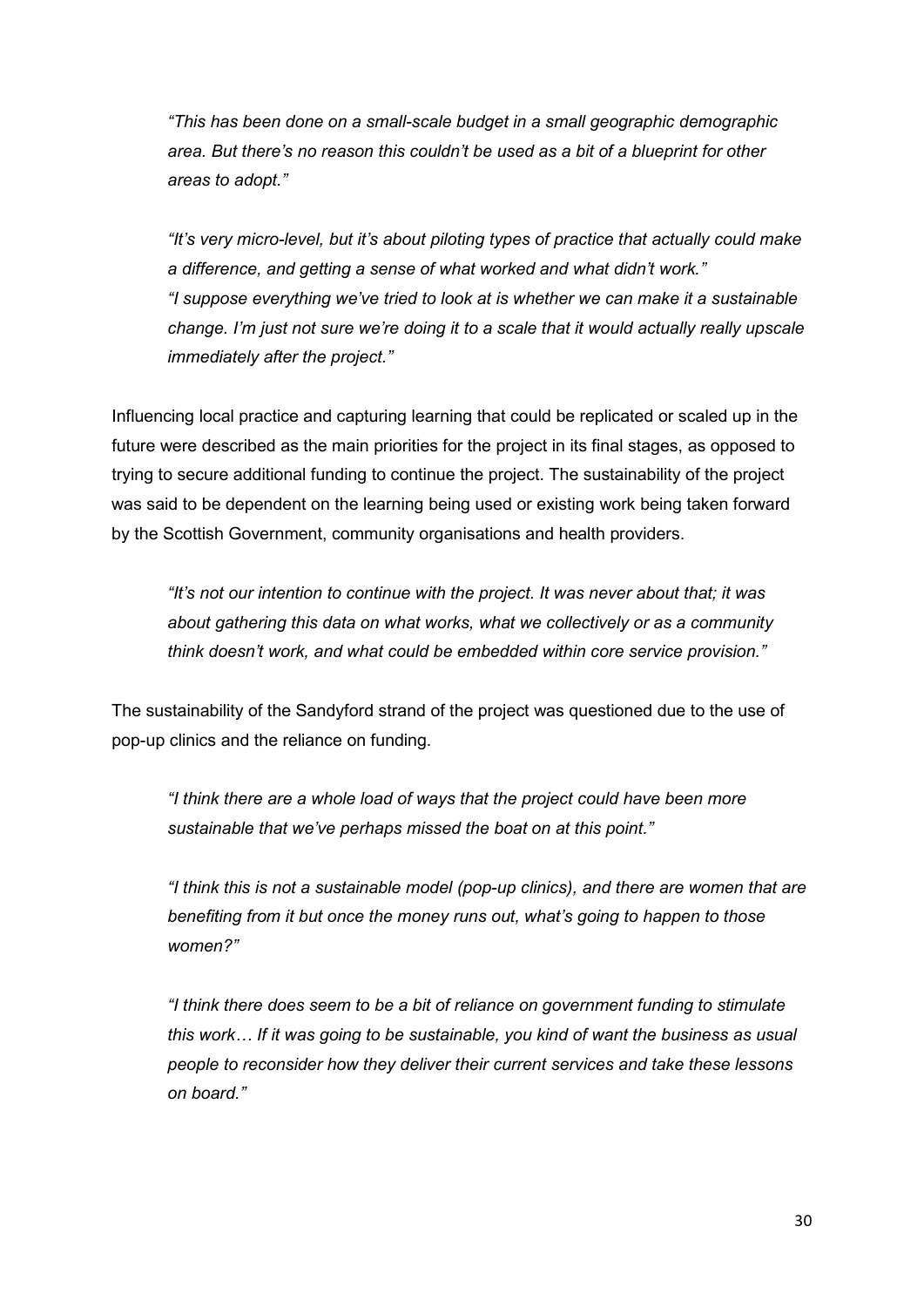Comments from interviewees involved in the Sandyford pop-up strand and Community Health Pathways advocated a practice-led approach, whereby GPs would seek to improve their screening offer by drawing on learning from specialist services.

*"For it to be sustainable, it has to be practice-led, in my view. And I'm basing that on the fact that when other practices have done this as a practice-led initiative, it has been successful."*

*"The money could have been used for these nurses to come out and help GP practices."*

However, despite not being sustainable, a counter argument to this was that well-run and person-centred temporary clinics could encourage people to attend their General Practice in the future.

*"I suppose the cervical screening pop-ups are not sustainable, you can't keep doing that. But it's about that learning that might filter through to the practices to change some practice."*

Indeed, perceptions on the long-term influence of the Sandyford strand appeared to change over the course of the project. This was largely because people furthest removed from screening were being reached and having a positive screening experience. Advisory group members commented that this might encourage people that were furthest removed from the screening process to attend their GP for screening again in the future. Overall, however, embedding change within mainstream services was regarded as the most effective and efficient way of ensuring that the project had a lasting impact.

*"The beauty of our part of it, if you like, was that this wasn't a stand-alone project, we were just embedding that message in things that we already do."*

*"The other thing for me, and I'm not just relating it to this but other strands of health that I've worked on in the past, is the more you can embed this in what an organisation already does, the more likely you are to have success because the staff are already trusted."*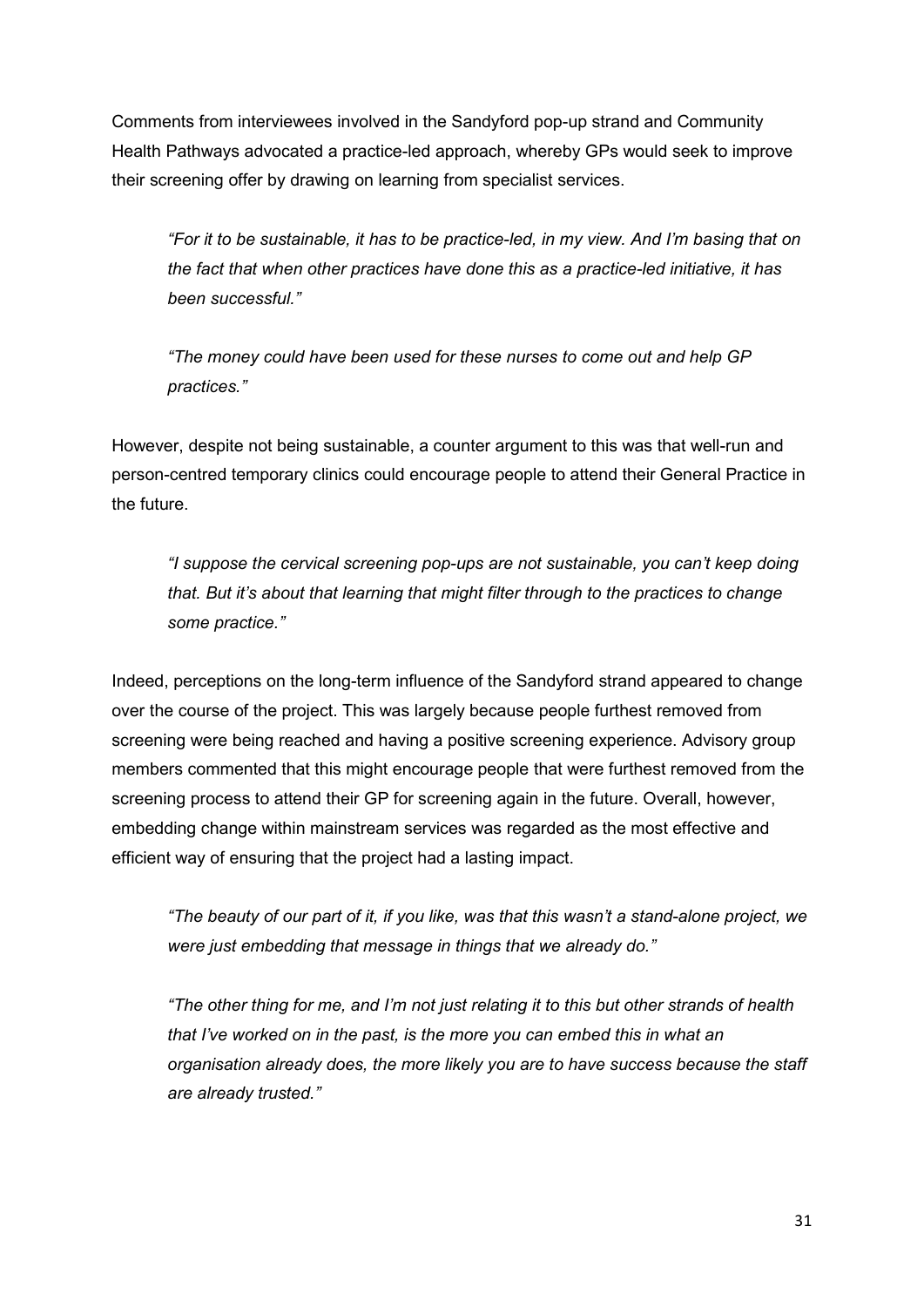For the AWLD stand, partners ultimately decided to pursue separate approaches to the development and use of the learning resource. This will allow both organisations to take forward ideas that are in-keeping with their organisational identities and values. It is intended that a version of the course will be developed by People First to be delivered by its members. This version will be adapted for a Scottish context using activities that are deemed appropriate and useful to its members. Meanwhile, the HSCP intend to develop a version for use in a health setting, to be delivered by health staff. As of January 2020, it was agreed that this strand of the project would finish and any future developments would be taken forward independently of the project.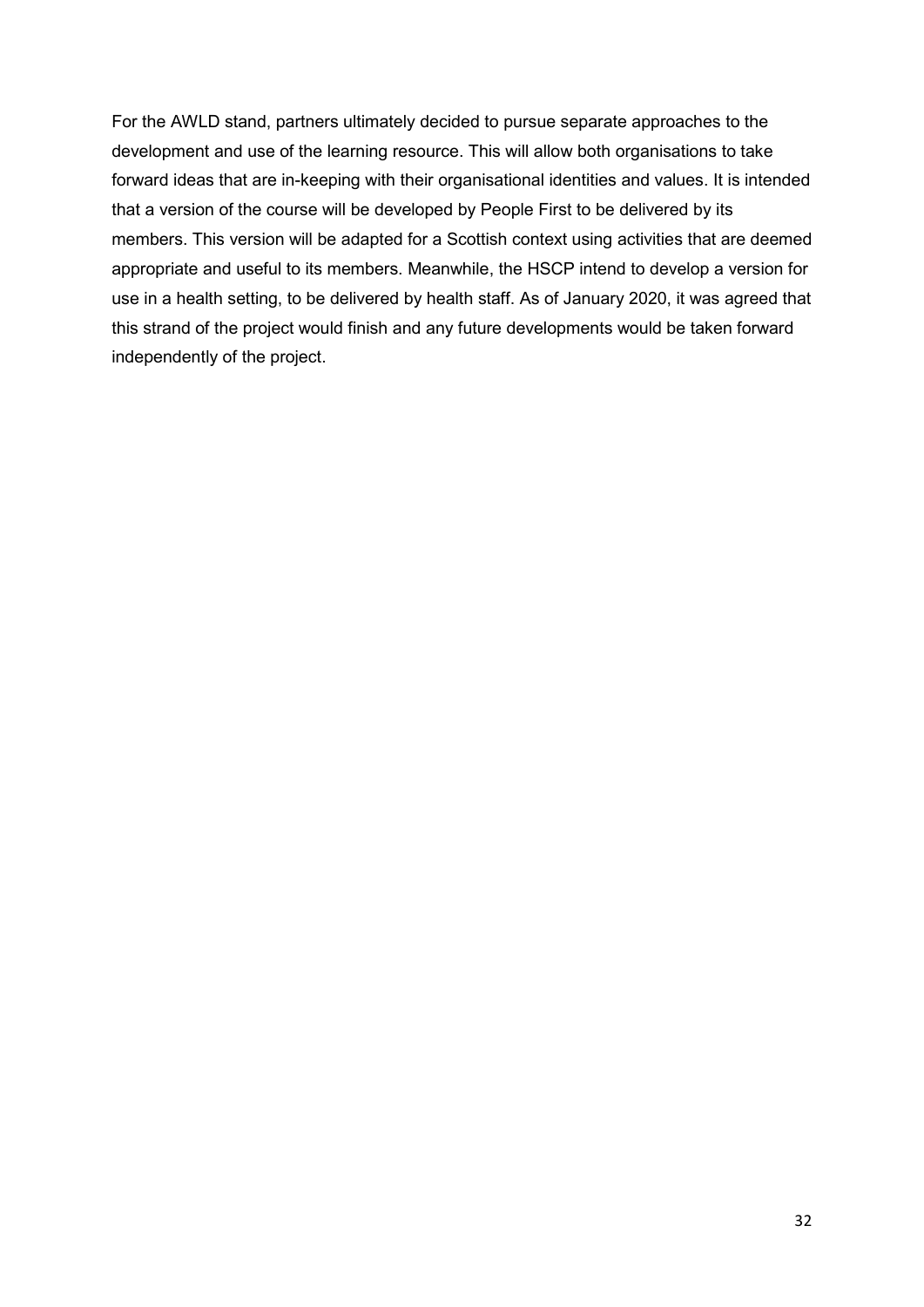#### **4. Discussion**

This section considers what these findings could mean for future policy and practice in relation to screening, as well as how they sit alongside wider contextual factors. It covers the important enabling factors for the project, the inherent challenges, the value of the partnership approach, how local identity shaped the project and how sustainable the approach has been. Beyond this, consideration is given for the potential for investment in projects like this to shape health inequalities and how the impacts of Covid-19 might influence future screening attendance.

#### *Enabling factors*

Learning from this project has shown that several enabling factors were important to its delivery. These factors were not necessarily unique to the project; instead they are principles of good practice that we would recommend following if a similar project was delivered elsewhere. For example, developing a theory of change was important to establish what would be realistic and possible within the two-year timescales. Meanwhile, encouraging community members to take part and support the project helped to generate momentum and buy-in, while the willingness to work collaboratively and share information was important for building transparency and trust between project members from different organisations. Finally, and although the project wasn't entirely developed on this principle, ensuring that project activities aligned with or supported existing practice was important for sustaining them in the long term.

#### *Inherent challenges*

Several inherent or unavoidable challenges tested the delivery of the project. This included the capacity of services and the time it can take to influence them, organisational differences such as working culture and practice, geographical and demographic factors such as working across different health and local authority boundaries, the eligibility of some members of the population for screening within the timescales (i.e. screening typically takes places every three years), the ability to influence change on a significant scale and the availability of the skills and expertise required to deliver the project. Measuring success was another important challenge across strands, and in particular attributing project activity directly to cancer screening rates. Finally, language differences presented a challenge, both in terms of engaging people whose first language was not English, but also between local people and health professionals regarding the communication of cancer screening messages.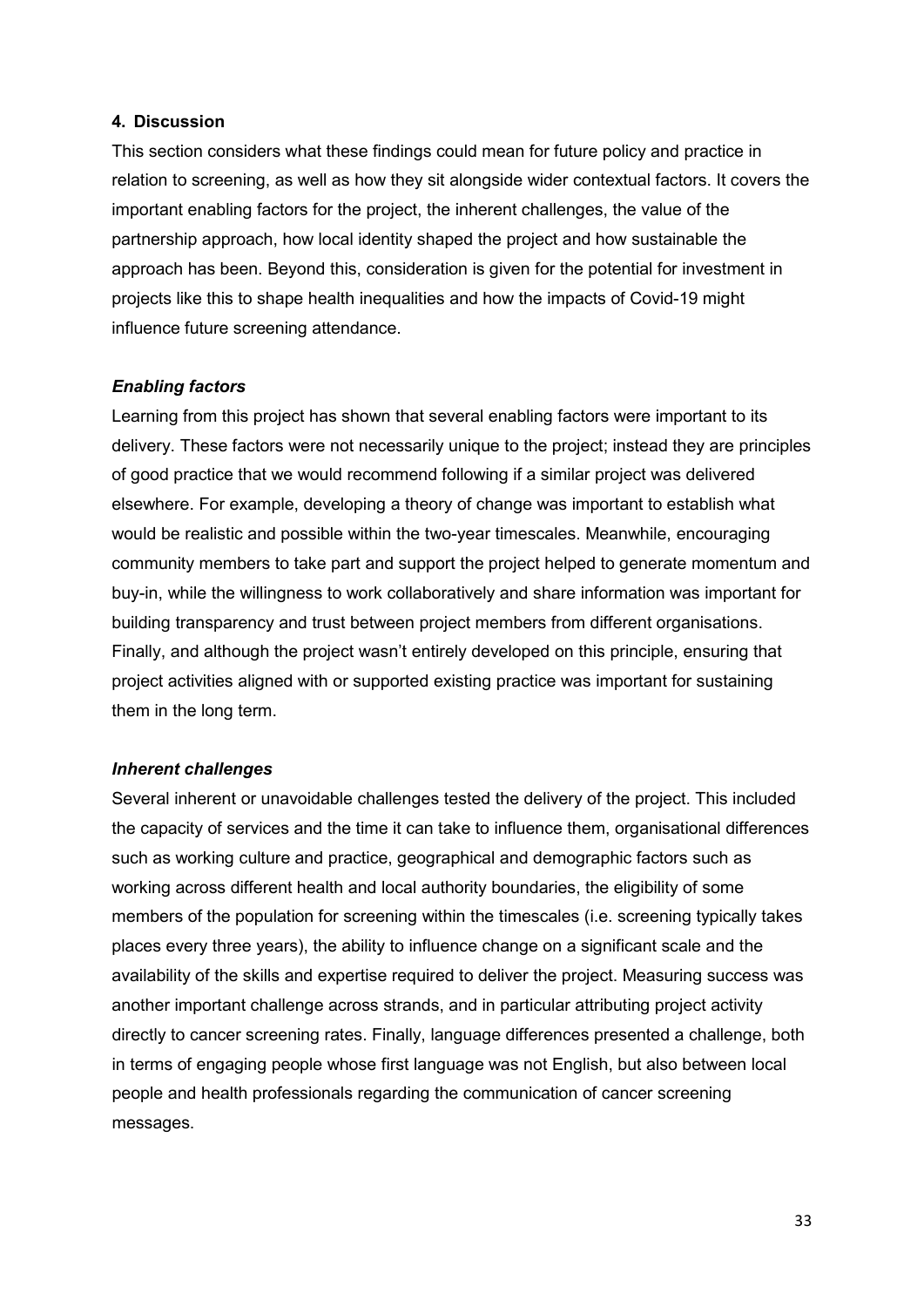#### *Place-based multi-agency approaches*

This project, and the multi-agency approach of the wider Public Health Joint Working Group, aligns well with Public Health Scotland's commitment to supporting local partnerships and adopting a whole systems approach, which supports and enables others to take action across organisational boundaries<sup>15</sup>. Although not without challenge, the project has also highlighted the benefit of bringing together public, private and third sector organisations to meet local needs.

# *Embedding local considerations in national screening policy*

Local context has been an important factor in shaping how the project was designed and delivered, with local people engaging positively throughout the process. This serves not only to raise awareness of screening and the importance of attending; it also helps to build community cohesion around an issue that affects everyone. Taking a locally specific approach to how messages are communicated may be particularly important in areas with a distinct identity or where local people feel disconnected from decision-making processes.

#### *Sustainability*

The project's sustainability and legacy will determine whether the resources assigned to it were well spent. This will not be through the continuation of the entire project beyond the funding period. However, there is clearly value in continuing to develop and pursue some aspects of the project independently where good relationships have been forged and practice can be shaped to meet local needs more effectively. It is also important that project learning can be effectively applied elsewhere (either at a local or national level) in order to raise public awareness of cancer screening, to determine how screening services can be delivered in ways that reflect public needs and to better understand how statutory, health and community services can work together more effectively.

#### *Understanding and tackling health inequalities*

Health inequalities result from the unequal distribution of income, power, resources, knowledge and opportunities. Although several factors are known to shape health, transformative public health responses generally require investment in a large population over a prolonged period and/or significant legislative changes. Notwithstanding this, the specific pathways from an intervention to a health outcome can be difficult to quantify. Here, the intention has been to raise awareness and increase opportunities for people to exhibit a positive health behaviour (i.e. attending screening more regularly). With sufficient engagement and resources, this could eventually result in a reduction in cancer mortality rates. However, while this project has been effective at engaging people with no cytology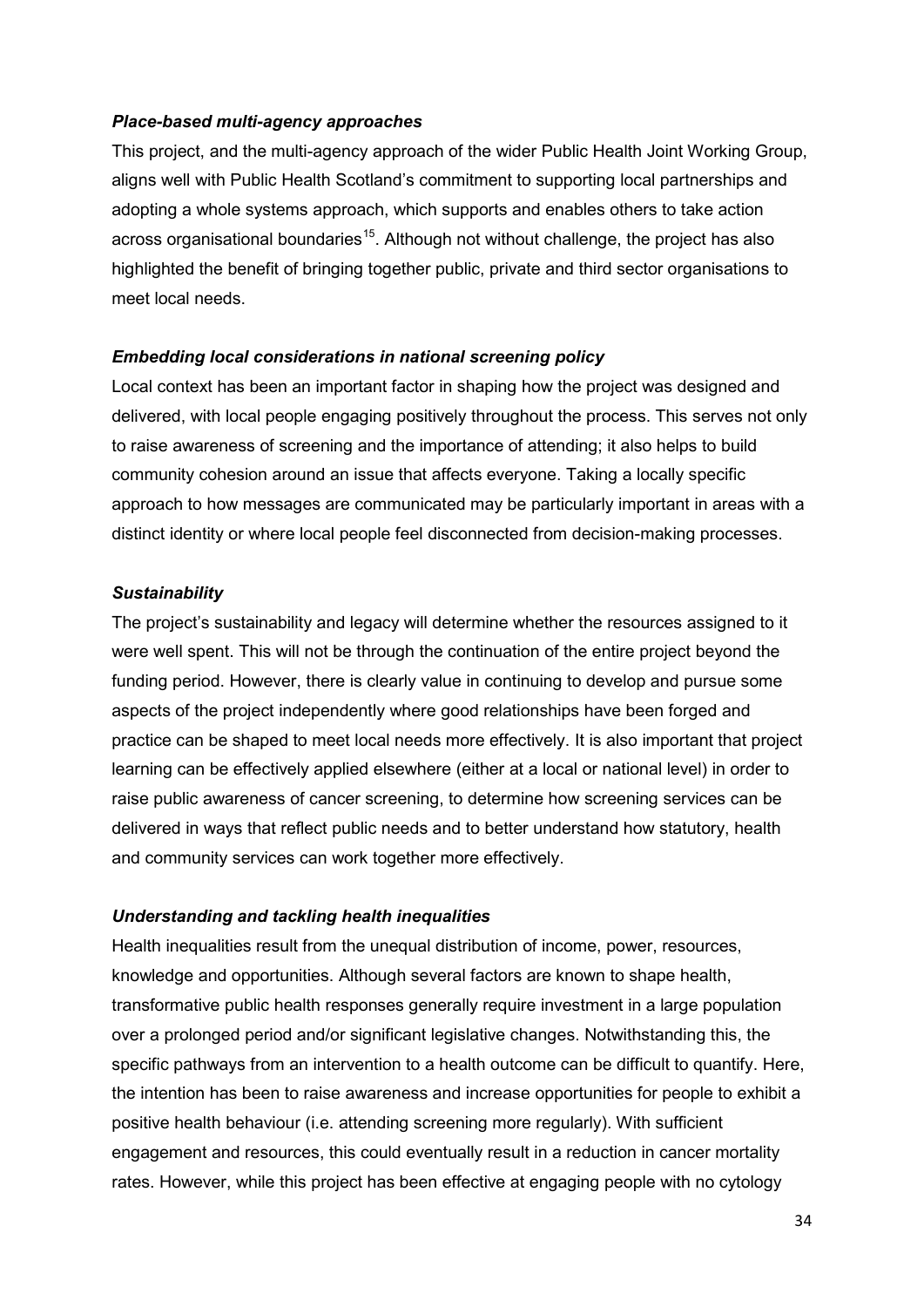(tests used to detect cancer) in the past three years and has predominantly engaged with people from socioeconomically deprived areas, new screening attendance has been insufficient to considerably affect population statistics. This is not to suggest that this aspect of the project has not delivered benefits, but instead that it is important to understand what is realistic within the confines of a resource-limited and short-term project. Given the concerted effort to raise awareness of screening through the project's communication campaign, it will be beneficial to monitor screening attendance (cervical, bowel and breast) across GP practices within the Clyde Gateway area for at least the next three years, using the start of the campaign as a baseline for measurement.

#### **Providing flexible screening options**

Unlike some health behaviours that involve addiction or are shaped by deeply embedded cultural norms, screening attendance is more likely to be shaped by an individual's personal circumstances (e.g. access to a car, existing health conditions, their experience of poverty, family commitments and their personal sense of control) or demographic characteristics. It is therefore reasonable to assert that some evidence informed practical actions (based on local preferences for screening in the area) could be an effective way of directly reducing a key health inequality between deprived and affluent parts of Scotland.

#### *The impact of COVID-19*

This project took place prior to the COVID-19 pandemic. During the pandemic many screening programmes were put on hold in order to focus resources on the crisis. The prioritisation of certain healthcare services underlines the pressure placed on NHS services during this critical time. As organisations come to terms with the immediate and longer-term impacts of COVID-19, it is possible that previous plans will be delayed or abandoned in order to meet new challenges. Although screening programmes will return as a vital means of detecting illness early and providing treatment, the circumstances of the population will be very different. With resources across all sectors likely to diminish and unemployment on the rise, increased poverty and inequality are likely outcomes. Some health behaviours and indicators are likely to suffer as a result, but it is important to ensure that reducing inequalities in screening uptake continues to be prioritised. This evaluation has highlighted some of the reasons that people living in areas of disadvantage are more likely to default from screening appointments, including the wish to avoid an additional pressure on top of the stress of living in poverty. It will therefore be important to continue to raise awareness of the importance of screening, providing more flexible arrangements for attending and ensuring that the experience is positive.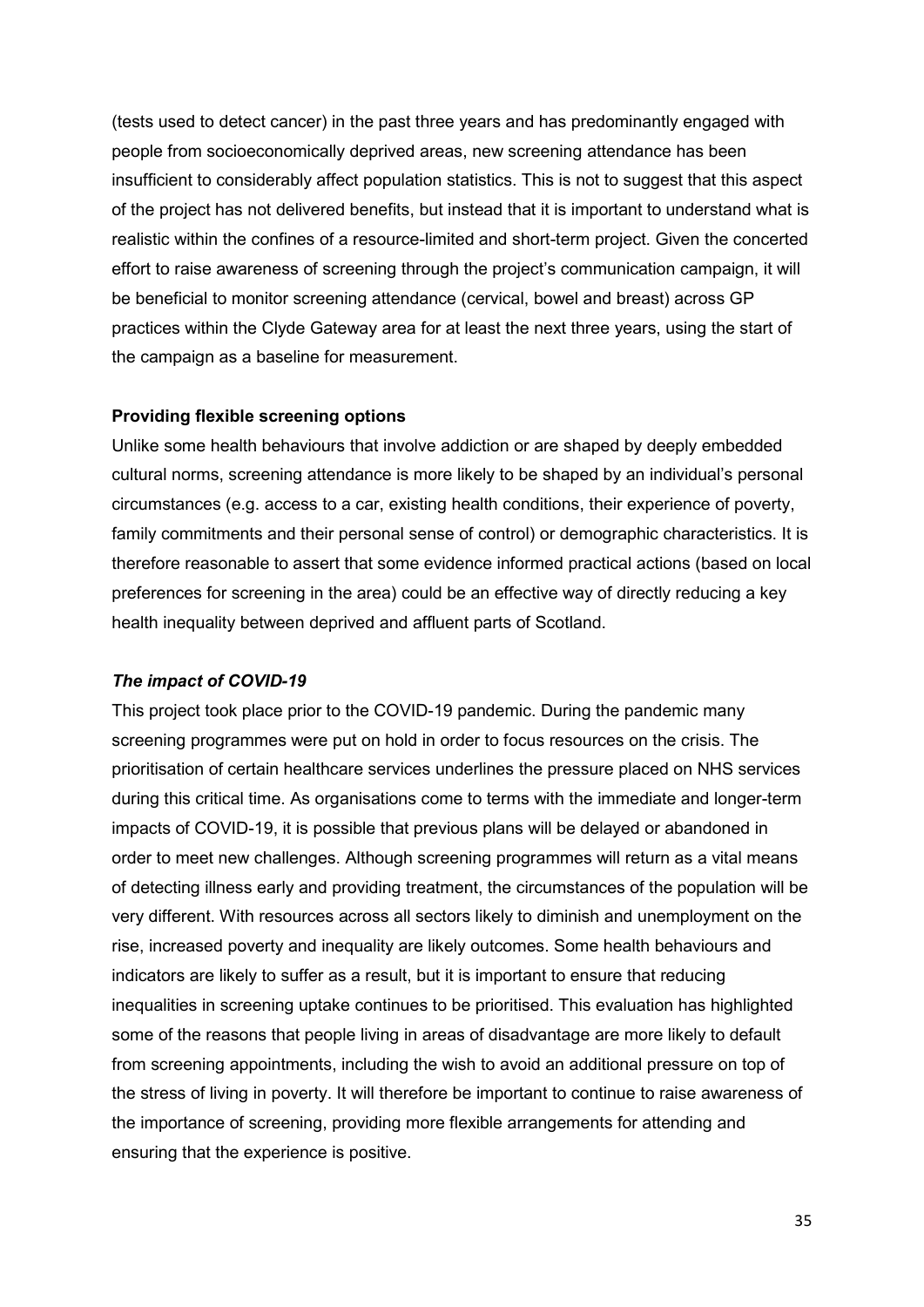# **5. Conclusions and recommendations**

Findings from this report have implications for several organisations, including those involved in the project, those wishing to implement similar ideas elsewhere, and for the Scottish Government in determining future policy regarding screening inequalities.

Recommendations for these organisations are offered below:

- 1. The project should be revisited in the future to assess which aspects have been carried forward, how learning has been shared and what opportunities there are to re-use or re-enforce messages and approaches.
- 2. Inequalities in screening uptake across Scotland are shaped by a range of factors, including the demographic make-up of the population and wider socioeconomic and cultural factors. Approaches to screening should be appropriate to the population being targeted, with more flexible and person-centred approaches being offered in areas of low attendance.
- 3. Localised approaches to encouraging screening attendance which facilitate local participation and draw on an area's unique identity – can be an effective way of raising awareness and building community cohesion. Future communication around screening should consider how local or national identity can be harnessed to engage the population.
- 4. While there may be value in using temporary measures to encourage screening attendance in some circumstances, the most cost-effective and sustainable approach is to embed more flexible practice within existing services.
- 5. Where useful, partnerships between the third sector (community and charity) and primary care should be encouraged. Link workers could help to facilitate conversations and the development of ongoing partnerships in some areas.
- 6. Place-based multi-agency partnerships between public health, regeneration and community organisations should be encouraged as a model for tackling common issues with an area.
- 7. Influencing screening behaviour across a population will require a consistent longterm effort. High levels of poverty in some areas mean that additional resources to raise awareness and facilitate attendance will be necessary.
- 8. Good practice guidance on how to effectively engage with different population groups to attend screening may be helpful if it is not already available. This may be particularly relevant in areas which have experienced high levels of in-migration from other countries.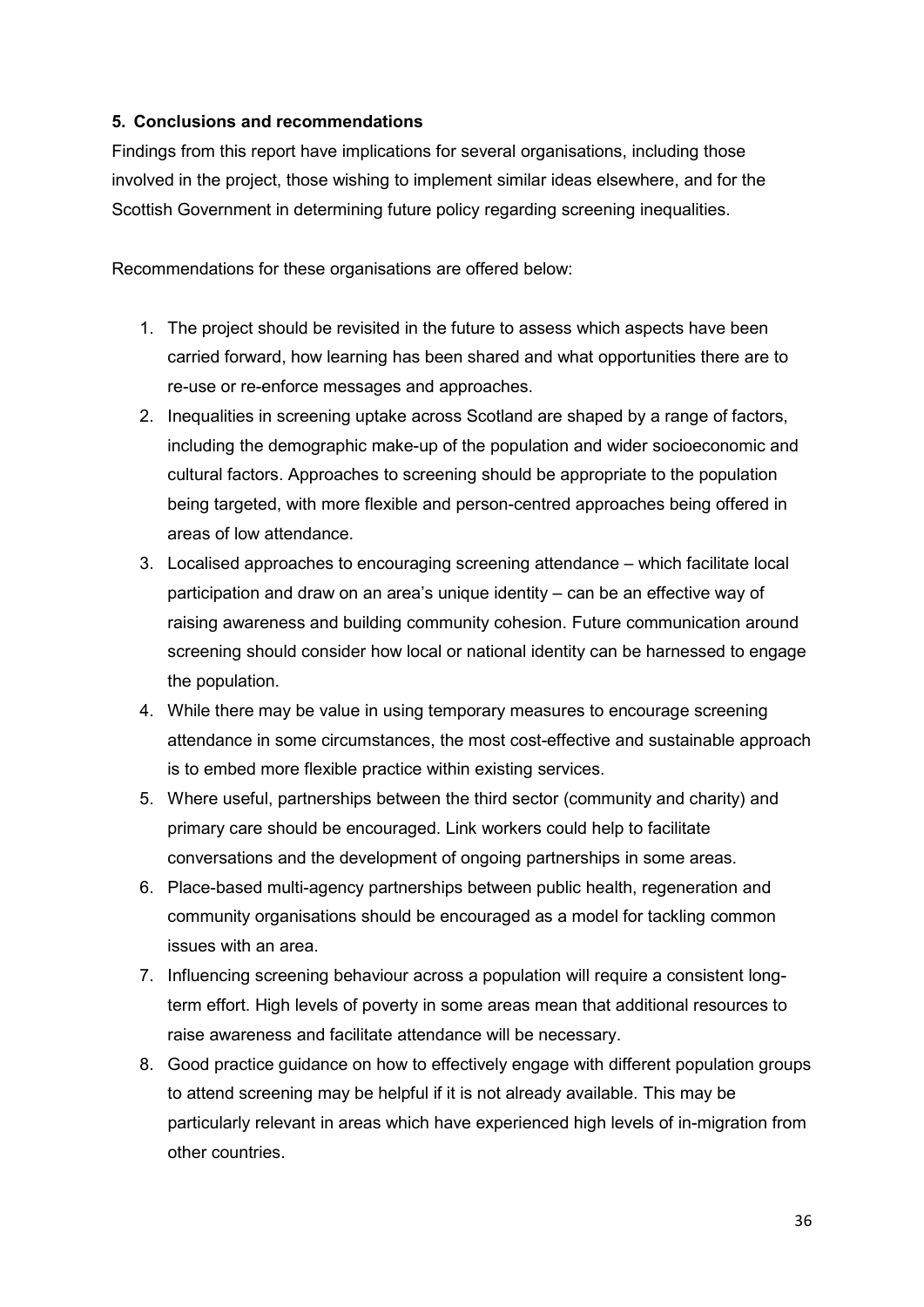9. Where resources permit, screening messages should continue to be used within the Clyde Gateway area and data should be monitored on screening rates across GP practices as an indicator of impact.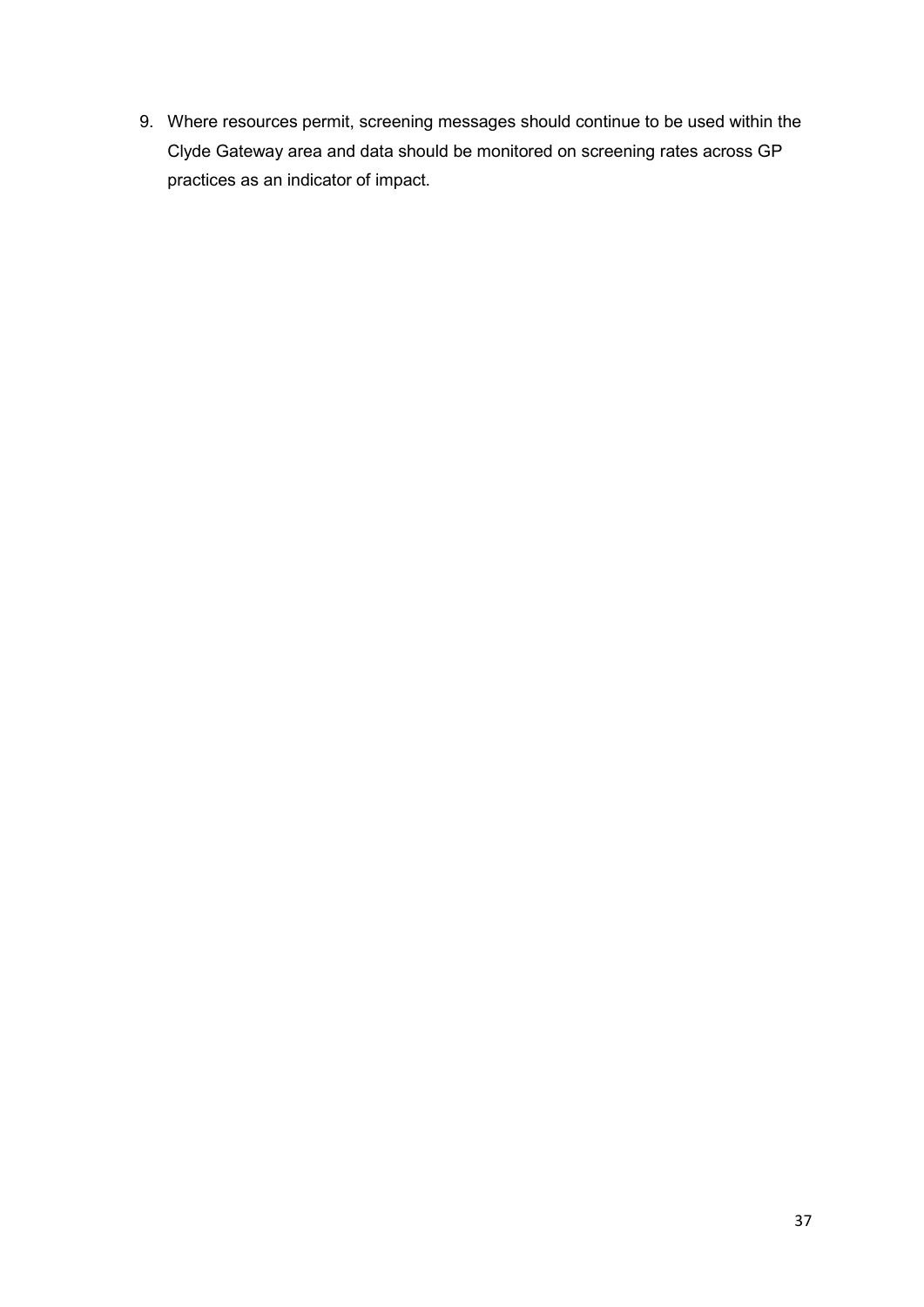# **Appendix: Topic guide**

1. Thinking about the overall project rather than the strand you are working within, I wonder if you might tell me in your own words what the purpose is?

2. Please provide a brief overview of the area/strand of the project you've been involved in and where it sits within the overall project.

3. To what extent did the area's (Clyde Gateway) local context shape the approach you took?

*(Prompts: is it necessary to take local context into account, have the outcomes been shaped by this context?)*

4. Thinking specifically about your strand of the project, what would you say have been the successes or things that have worked well?

5. Who do you think has/has not benefited from the work you've been involved in?

6. Thinking back, is there anything that you would have done differently?

7. Can you describe how closely you worked with the other strands of the project? *(Prompts: benefits, challenges, working towards the same goal or in isolation?)*

8. How important has the evaluation support been in shaping what you've done?

9. What learning from your experience could help to shape similar projects in other areas? *(Prompts: components crucial to success, how to overcome challenges?)*

10. What do you feel is important for the project to be sustainable/to continue in the long term?

*(Prompt: confidence that it will continue beyond the current funding period)*

11. Is there anything else you'd like to say about this project that hasn't already been covered?